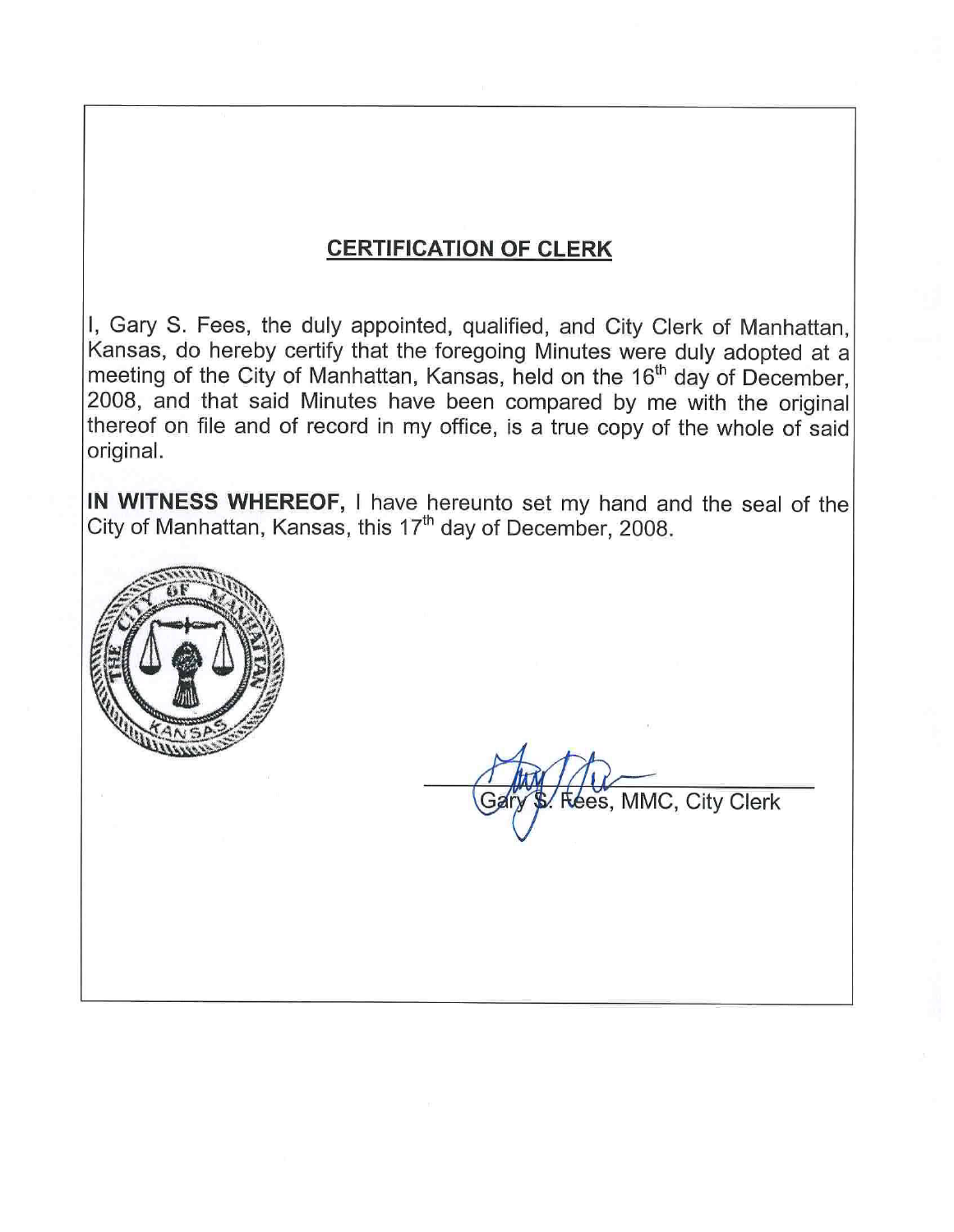

# *MINUTES CITY COMMISSION MEETING TUESDAY, DECEMBER 2, 2008 7:00 P.M.*

The Regular Meeting of the City Commission was held at 7:00 p.m. in the City Commission Room. Mayor Mark J. Hatesohl and Commissioners Bob Strawn, Bruce Snead, and James E. Sherow were present. Also present were the City Manager Ron R. Fehr, Assistant City Manager Jason Hilgers, Assistant City Manager Lauren Palmer, City Attorney Bill Frost, City Clerk Gary S. Fees, 7 staff, and approximately 45 interested citizens.

## PLEDGE OF ALLEGIANCE

Troop #74 led the Commission in the Pledge of Allegiance.

# PUBLIC COMMENTS

Mayor Hatesohl opened the public comments.

Hearing no comments, Mayor Hatesohl closed the public comments.

## COMMISSIONER COMMENTS

Mayor Hatesohl invited the community to attend the annual Mayor's Spirit of the Lighted Holiday Parade on Friday, December 5, 2008, and encouraged everyone to bring a can good for the Flint Hills Breadbasket and enjoy the parade.

## CONSENT AGENDA

(\* denotes those items discussed)

### **MINUTES**

The Commission approved the minutes of the Special City Commission Meeting held on Wednesday, November 12, 2008, and the Regular City Commission Meeting held Tuesday, November 18, 2008.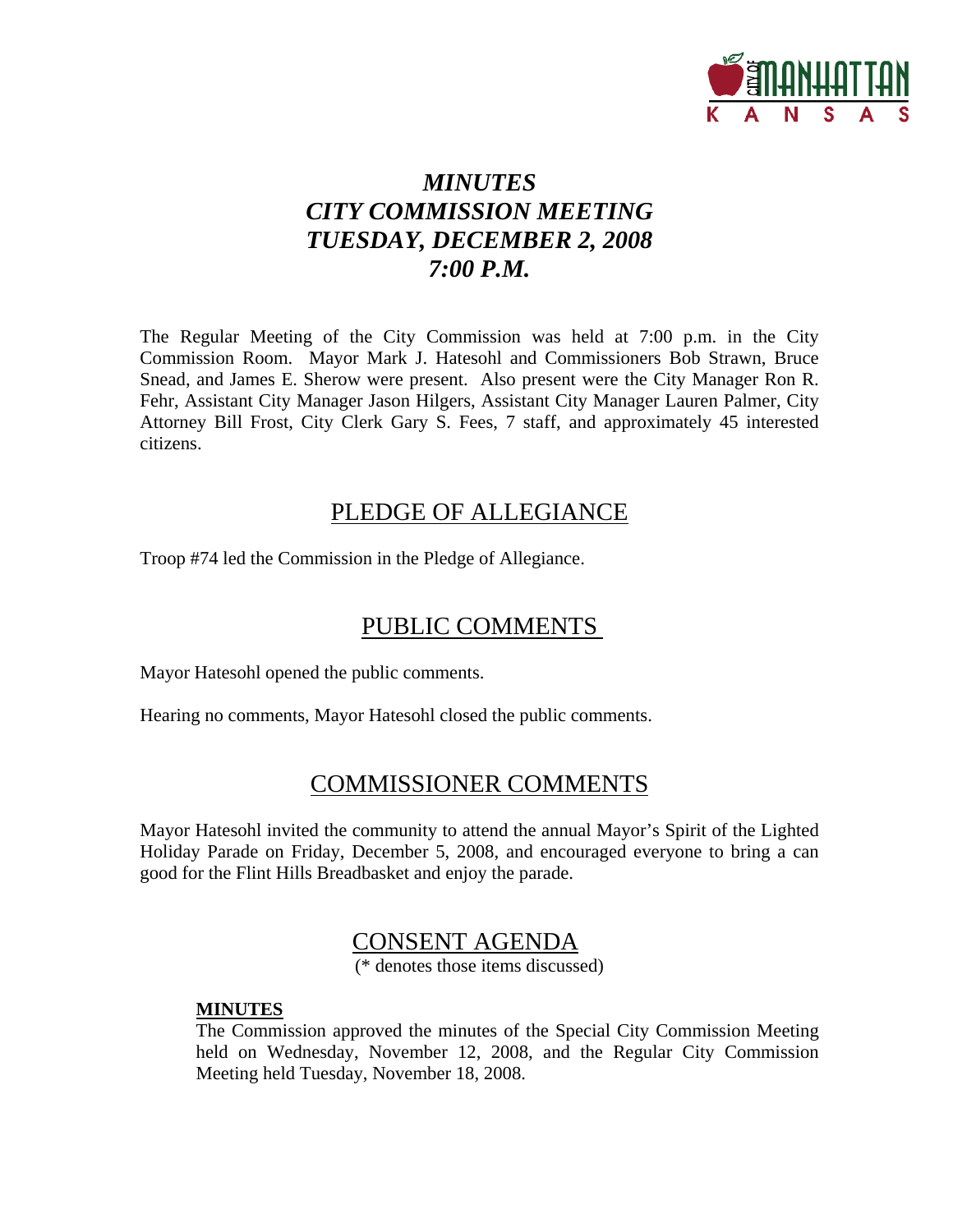## CONSENT AGENDA (*CONTINUED*)

#### **CLAIMS REGISTER NO. 2595**

The Commission approved Claims Register No. 2595 authorizing and approving the payment of claims from November 11, 2008, to November 25, 2008, in the amount of \$3,460,200.89.

#### **LICENSES**

The Commission approved a Merchant Guard Agency License for calendar year 2009 for *Ree's Contract Service, Inc., 1011 West 105th Street, Overland Park, Kansas*; a Tree Maintenance License for calendar year 2009 for *Brinker Tree Care, Inc., 2907 Jacque Circle; Tree Man-MHK, 2104 Fox Meadows*; a Cereal Malt Beverages License for calendar year 2009 for *Aggieville Pizza Hut, 1121 Moro Street; Tuttle Creek Pizza Hut, 1005 Hostetler Drive; Westloop Pizza Hut, 2931 Claflin Road; K-State Union Corporation, D/B/A K-State Student Union Recreation, 908 K-State Student Union, Kansas State University; and Wal-Mart Supercenter #35, 101 East Bluemont Avenue*; and a Fireworks Display License for December 31, 2008, for *Manhattan Festivals, Inc., 623 North Manhattan Avenue*.

#### **FINAL PLAT – GRAND MERE ADDITION, UNIT THREE**

The Commission accepted the easements and rights-of-way, as shown on the Final Plat of Grand Mere Addition, Unit Three, generally located 1,750 feet north of the intersection of Vanesta Drive and Kimball Avenue, based on conformance with the Manhattan Urban Area Subdivision Regulations.

#### **ORDINANCE NO. 6740 – 2009 SALARY RANGE**

The Commission approved Ordinance No. 6740 establishing a new range of salaries for City employees for 2009.

### **ORDINANCE NO. 6741 – PARKING PERMIT ZONE – 300 AND 400 BLOCKS OF DENISON AVENUE**

The Commission approved Ordinance No. 6741 establishing a parking permit zone in the 300 block and 400 block of Denison Avenue.

### **PURCHASE – PRE-FABRICATED RESTROOM BUILDING – CITY PARK PLAYGROUND AREA**

The Commission authorized City Administration to purchase a Pre-Fabricated Restroom Building for the City Park Playground area in the amount of \$40,825.00 from CXT, Inc., of Spokane, Washington, who submitted the lowest bid.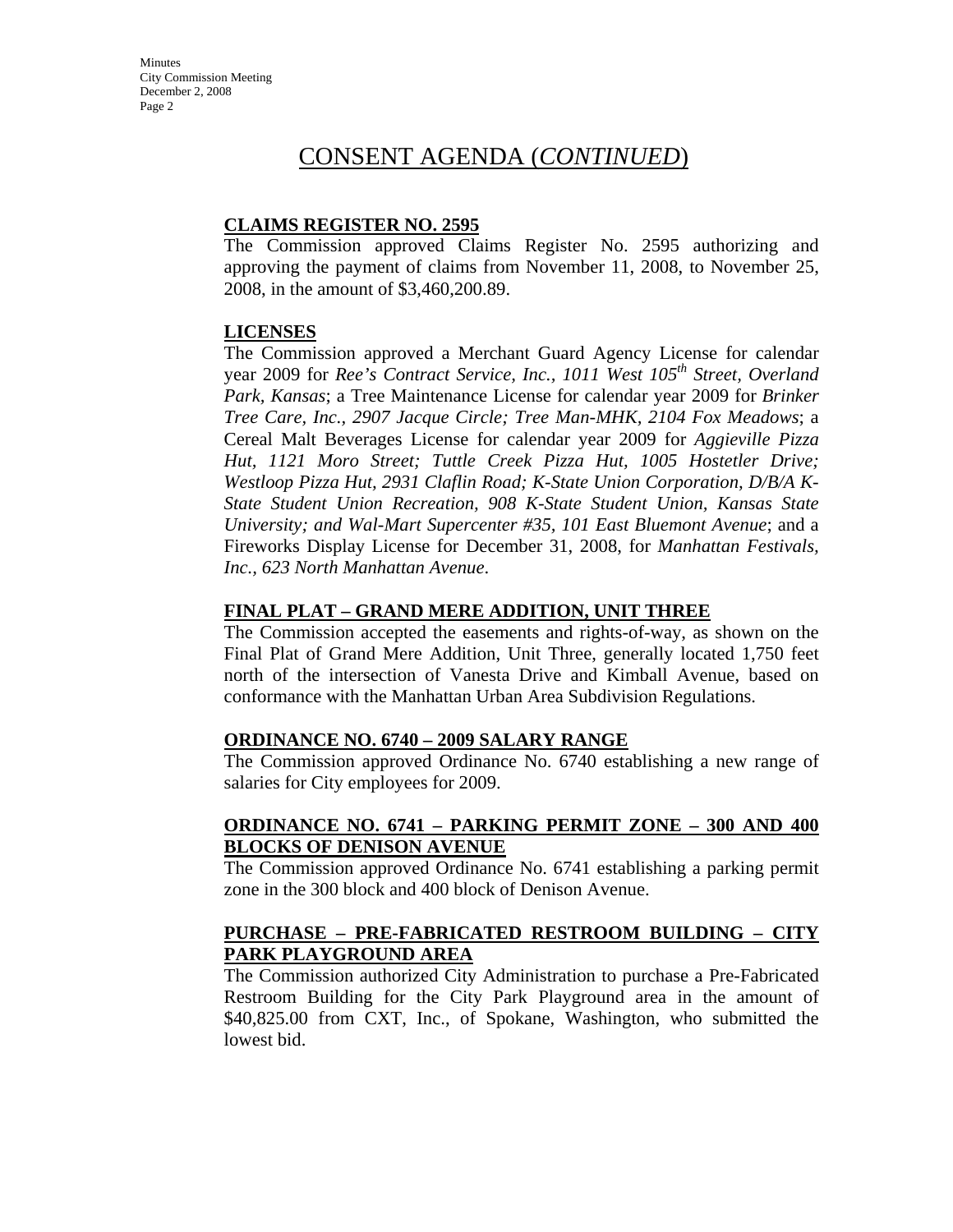# CONSENT AGENDA (*CONTINUED*)

#### **CHANGE ORDER NO. 2-FINAL – CEDAR GLEN – STREET IMPROVEMENTS (ST0618)**

The Commission approved Change Order No. 2 – Final for Cedar Glen Street Improvements (ST0618) resulting in a net increase in the amount of  $$12,663.85$  (+5.68%) to the contract with Pavers, Inc., of Salina, Kansas.

#### **CHANGE ORDER NO. 1-FINAL – MILL AND OVERLAY-ASHPALT (ST0815)**

The Commission approved Change Order No. 1 - Final for the 2008 Mill and Overlay  $\sim$  Asphalt (ST0815), resulting in a net increase in the amount of \$13,629.75 (+2.2%) to the contract with Shilling Construction Company Inc., of Manhattan, Kansas.

### **PROFESSIONAL SERVICES CONTRACT – AIRPORT CONSULTANT**

The Commission authorized City Administration to finalize and the Mayor and City Clerk to execute the Professional Services Contract with HWS Consulting Group, Inc., of Manhattan, Kansas, for a five-year (2008-2013) airport architectural, engineering, and planning agreement at the Manhattan Regional Airport.

Commissioner Snead moved to approve the consent agenda, as presented. Commissioner Sherow seconded the motion. On a roll call vote, motion carried 4-0.

## GENERAL AGENDA

### **FIRST READING – REZONE - TECUMSEH LOFTS**

Eric Cattell, Assistant Director for Planning, presented the item and answered questions from the Commission.

Kail Katzenmeir, applicant, provided additional background information on the item and informed the Commission of concerns voiced and responses provided to the Manhattan Urban Area Planning Board and several members of the neighborhood regarding the rezoning.

Jeff Hancock, P.E., Sloan, Meier, Hancock, P.A., provided the Commission with additional details regarding the drainage study. He then responded to questions regarding runoff levels, current retaining wall, alternatives identified in the City's Capital Improvements Program, and exposed gas lines.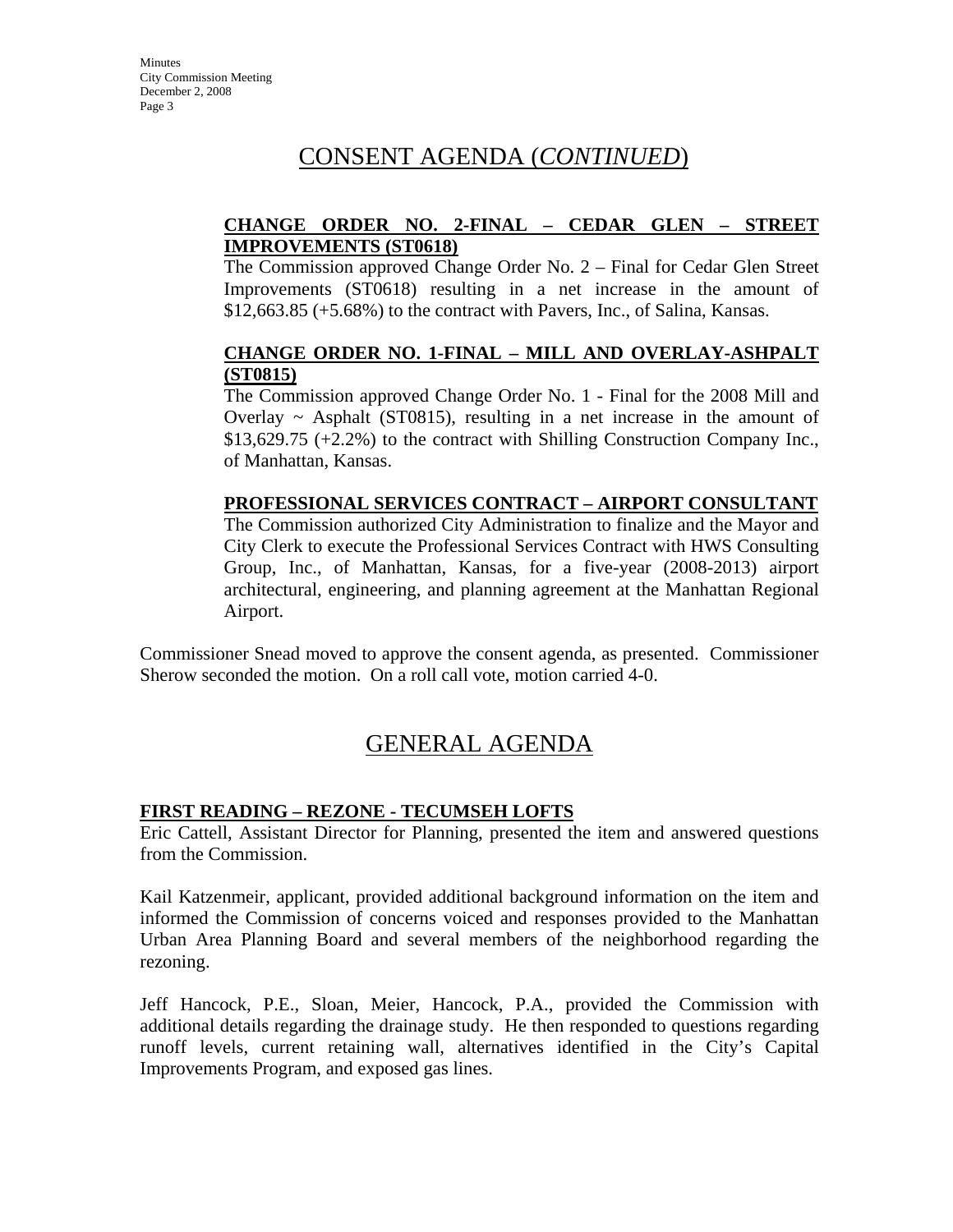# GENERAL AGENDA *(CONTINUED)*

#### **FIRST READING – REZONE - TECUMSEH LOFTS** *(CONTINUED)*

Rob Ott, City Engineer, provided background information on the Stormwater Management Master Plan and the Capital Improvements Program that identifies the design of the Tecumseh-Quivera System project.

Jeff Hancock, P.E., Sloan, Meier, Hancock, P.A., elaborated on the map of the project area and informed the Commission of the City's infrastructure investment associated with the Anderson Avenue project.

Lori Molt, 2016 College View, voiced her disapproval of the proposed project based on her concerns that the structure does not fit in with the existing neighborhood; that the structure would change the neighborhood with the proposed PUD and benefit only the developer; lack of parking spaces; and, water drainage issues in the area. She requested that the Commission deny the request and then answered questions from the Commission.

David McNamara, 815 Harris Avenue, voiced concern for properties that he represented along College Heights Road and for the high water experienced in this area during moderate and heavy rains. He asked the Commission to address the issues raised and to deny the request.

Randy Stallbaumer, 2019 Jayfore Road, Seneca, Kansas, informed the Commission that he was a property owner and landlord in the impacted area and showed numerous pictures of areas affected by water and existing drainage issues. He voiced concern with any potential changes to the proposed property and the impact that it may have on his and other properties in the area.

Kail Katzenmeir, applicant, addressed concerns from the neighborhood and informed the Commission that this is an infill project that will not negatively impact other properties based on the studies and improvements that are planned. He then responded to questions from the Commission regarding existing trees on the property and on the existing retaining wall that needs to be improved.

Lori Molt, 2016 College View, provided additional clarification on the proposed parking lot, trees, and trash enclosure being proposed.

Ron Fehr, City Manager, provided additional information on the item and stated that design work could proceed forward on the stormwater project, based on financial forecasts. He then answered questions from the Commission regarding project timeframes and stated that Kansas Gas Service would be made aware of the exposed gas lines.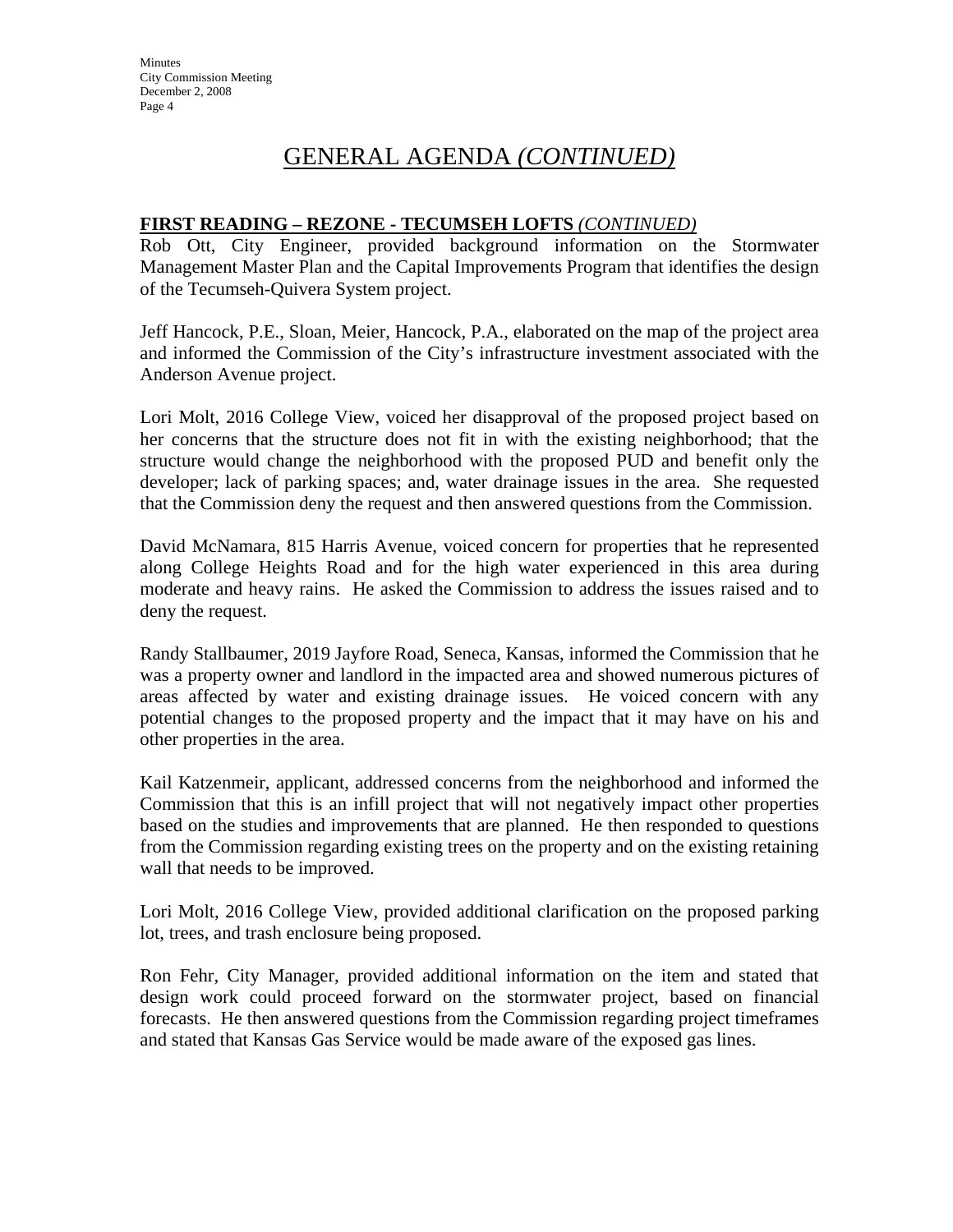# GENERAL AGENDA *(CONTINUED)*

#### **FIRST READING – REZONE - TECUMSEH LOFTS** *(CONTINUED)*

Kail Katzenmeir, applicant, informed the Commission that the original Storm Water Master Plan addressed this area and stated that unless his carrying costs were mitigated, he could not delay the project any further.

After discussion, Commissioner Snead moved to override the Manhattan Urban Area Planning Board and approve first reading of an ordinance rezoning Tecumseh Lofts, generally located at 2005 and 2011 Tecumseh Road, from R, Single-Family Residential District, to PUD, Residential Planned Unit Development District, based on the findings in the Staff Report *(See Attachment No. 1)* and the City Commission Agenda Memo, with the twelve conditions of approval recommended by City Administration and the Manhattan Urban Area Planning Board, and with a new thirteenth condition as follows:

13. The applicant shall work with the adjacent property owners to refurbish the existing drainage channel walls to preserve their integrity, until such time as a public works project is constructed to replace the channel.

Mayor Hatesohl seconded the motion.

Jeff Hancock, P.E., Sloan, Meier, Hancock, P.A., responded to questions from the Commission regarding drainage, water detention, and parking.

Ron Fehr, City Manager, provided clarification on the item and responded to questions from the Commission regarding planning initiatives and tools that could be examined for future development in the area.

After additional discussion of the Commission, on a roll call vote, motion carried 4-0.

### **FIRST READING – REZONE - LOT 34, COLLEGE VIEW ADDITION, (2012 COLLEGE VIEW ROAD)**

Eric Cattell, Assistant Director of Planning, presented the item.

Kail Katzenmeir, applicant, responded to questions from the Commission.

After discussion, Commissioner Snead moved to approve first reading of an ordinance rezoning Lot 34, College View Addition, less the northern twelve (12) feet, from R, Single-Family Residential District, to R-1, Single-Family Residential District, generally located at 2012 College View Road, based on the findings in the Staff Report *(See Attachment No. 2)*. Commissioner Sherow seconded the motion. On a roll call vote, motion carried 4-0.

At 9:00 p.m., the Commission took a brief recess.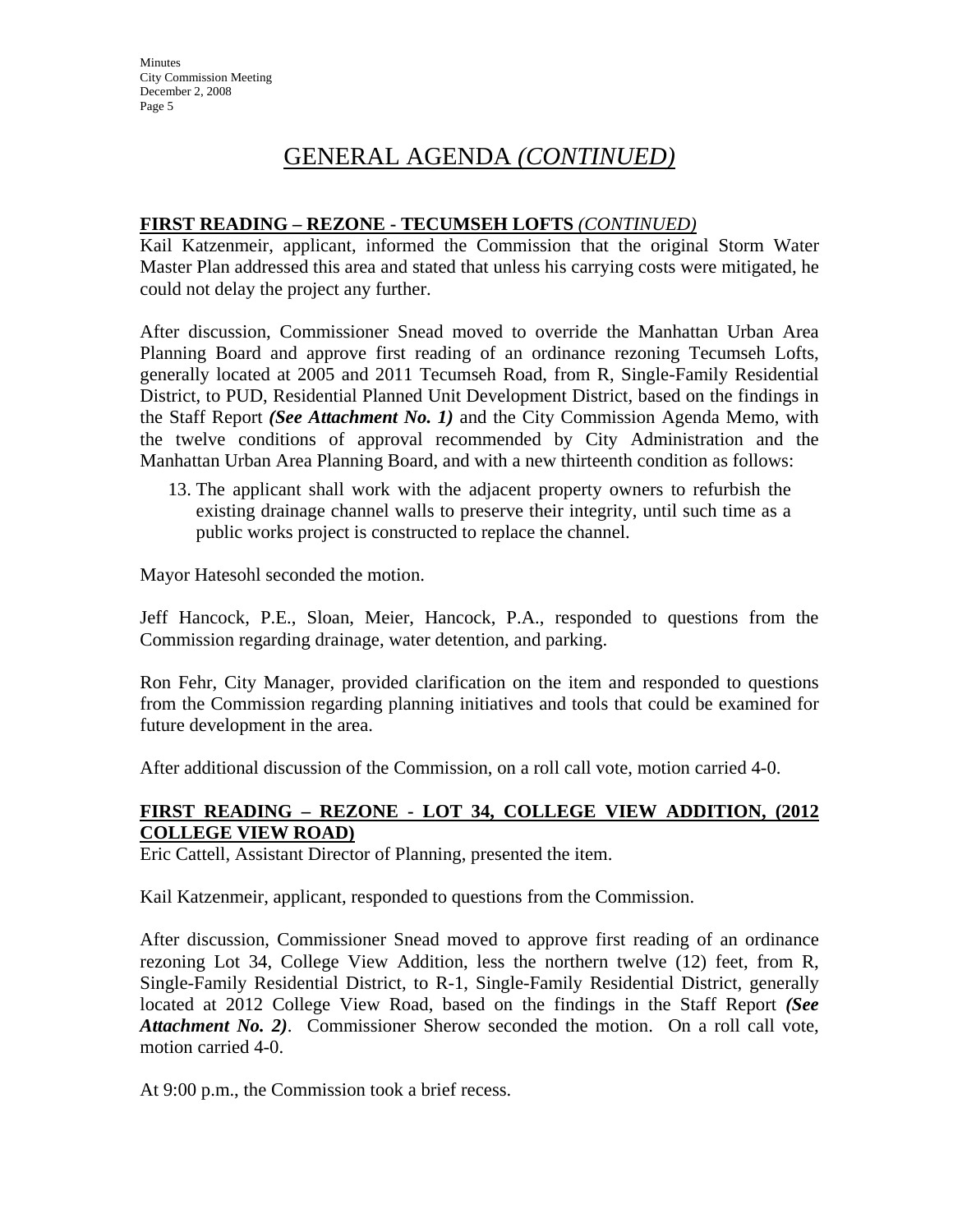# GENERAL AGENDA (*CONTINUED*)

#### **PRESENTATION - SUSTAINABILITY PLAN - MANHATTAN DAY CARE AND LEARNING CENTERS, INC.; CONTRACT - SOCIAL SERVICES ADVISORY BOARD FUNDING AND ADDITIONAL OPERATING SUPPORT**

Lauren Palmer, Assistant City Manager, presented the item. She then answered questions from the Commission regarding the three-year sustainability plan for Manhattan Day Care and Learning Centers (MDCLC), support from local businesses and accompanying letter from the Manhattan Area Chamber of Commerce, request for philanthropic support, and a proposed rate increase structure for patrons of MDCLC.

Commissioner Snead provided additional background information on the item and feedback received from Social Services Advisory Board (SSAB) members.

Commissioner Strawn raised concerns with the level of taxpayer money that is being used to help subsidize MDCLC and did not want to unfairly support those who are capable of paying market rate. He suggested the allocation be provided considered as a no interest loan, payable over time rather than a gift and then three years from now the Commission can decide to collect it or forgive the loan. He then stated that he wanted MDCLC to succeed and to be stable in three years and wanted to ensure that their rates for full pay customers are competitive with market rates for childcare.

Commissioner Snead stated the community cannot afford to see the closing of MDCLC and that businesses, community partners, parents, and others need to step up and help the long-standing, non-profit organization have a chance for success for a sustainable model. He said a no interest loan is not a viable business model for MDCLC.

Commissioner Sherow stated that he wanted to see market rates paid to teachers at MDCLC and for parents to pay market rate, providing they can afford to do so.

Jeff Rosenow, Chair, MDCLC Board President, provided additional information to the Commission regarding the mission of the organization, the pricing structure, families currently served at MDCLC, current teacher pay, and revenue shortfalls experienced by MDCLC. He stated that modeling has been done and that the burden of paying back a loan would hurt their chance to come out even. He said the organization would continue to address the pricing issues and create profitable slots to increase capacity.

After discussion, Commissioner Sherow moved to authorize the Mayor and City Clerk to execute an Agreement with Manhattan Day Care and Learning Centers, Inc. for the original Social Services Advisory Board funding budgeted for 2009 and the additional operational support of \$33,333.00 yielding a total amount of \$98,333.00 for calendar year 2009. Commissioner Snead seconded the motion.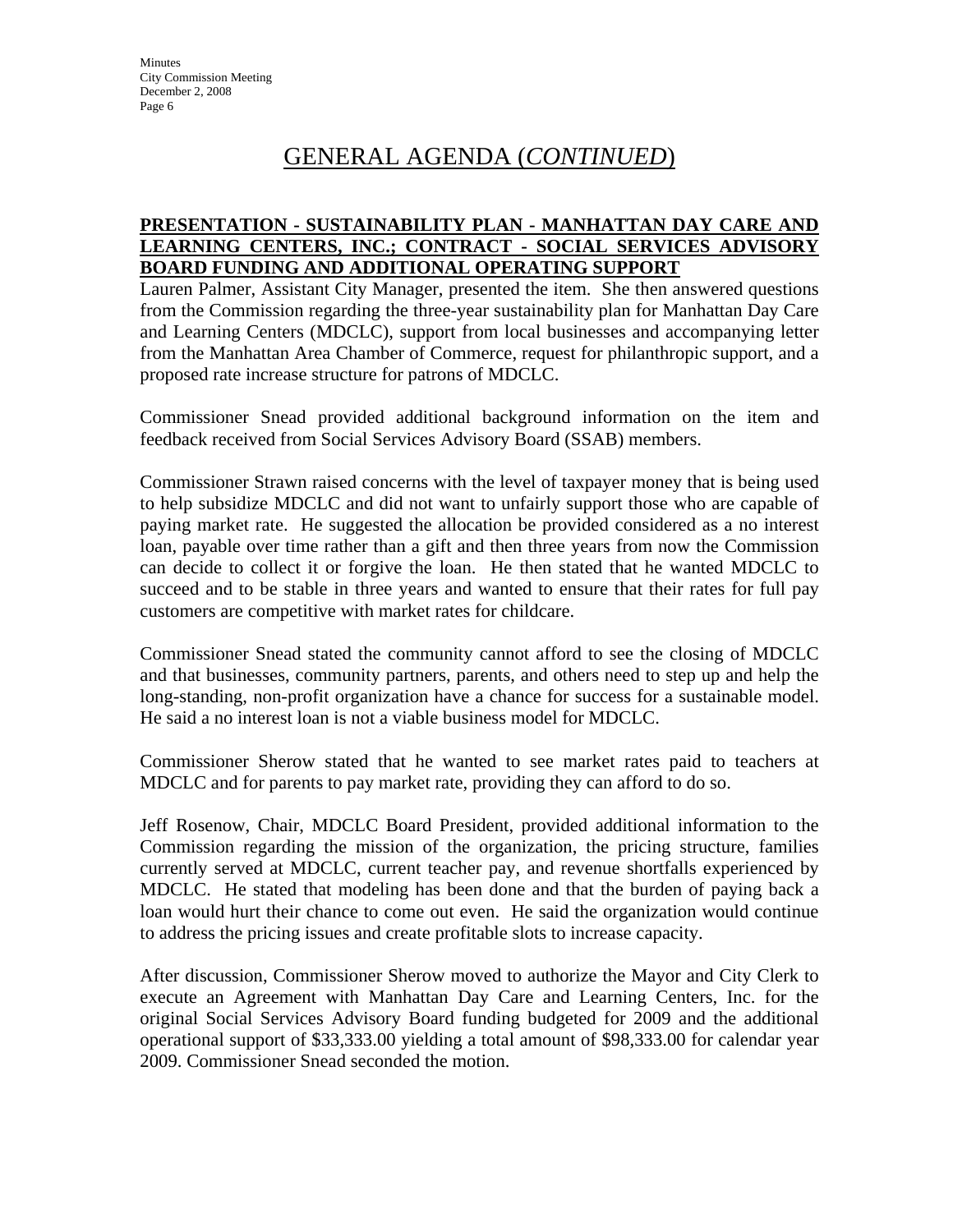## **GENERAL AGENDA (CONTINUED)**

#### PRESENTATION - SUSTAINABILITY PLAN - MANHATTAN DAY CARE AND LEARNING CENTERS, INC.; CONTRACT - SOCIAL SERVICES ADVISORY **BOARD FUNDING AND ADDITIONAL OPERATING SUPPORT (CONTINUED)**

Commissioner Sherow stated that this is an opportunity to help those in need and is a legitimate role of government. He wanted to ensure that families that can pay, do so, and was comfortable with the formation of a steering committee for oversight of financial operations at MDCLC.

Commissioner Snead supported the item and reiterated that our community cannot afford to see the closure of MDCLC at this time and addressed factors considered and funding partners and resources necessary to provide for the viability of MDCLC's future and to address the childcare challenges.

Commissioner Strawn stated that it is critical that the business community step up and be part of the childcare solution. He reiterated his position, that the City Commission cannot push this onto the taxpayers to support and encouraged the oversight board to ensure that rates are competitive with the market for those that can pay market rates, and wanted to see the right pricing model for MDCLC to succeed.

Mayor Hatesohl voiced appreciation for all the work that has been done and the level of commitment shown from our funding partners thus far.

After additional discussion, on a roll call vote, motion carried 4-0.

### **WORK SESSION**

#### POSSIBLE BENEFIT DISTRICT - SHUSS ROAD IMPROVEMENTS

The City Commission held a Work Session on a possible benefit district for Shuss Road Improvements.

#### **ADJOURNMENT**

At 10:40 p.m., the Commission adjourned.

MMC, City Clerk Fees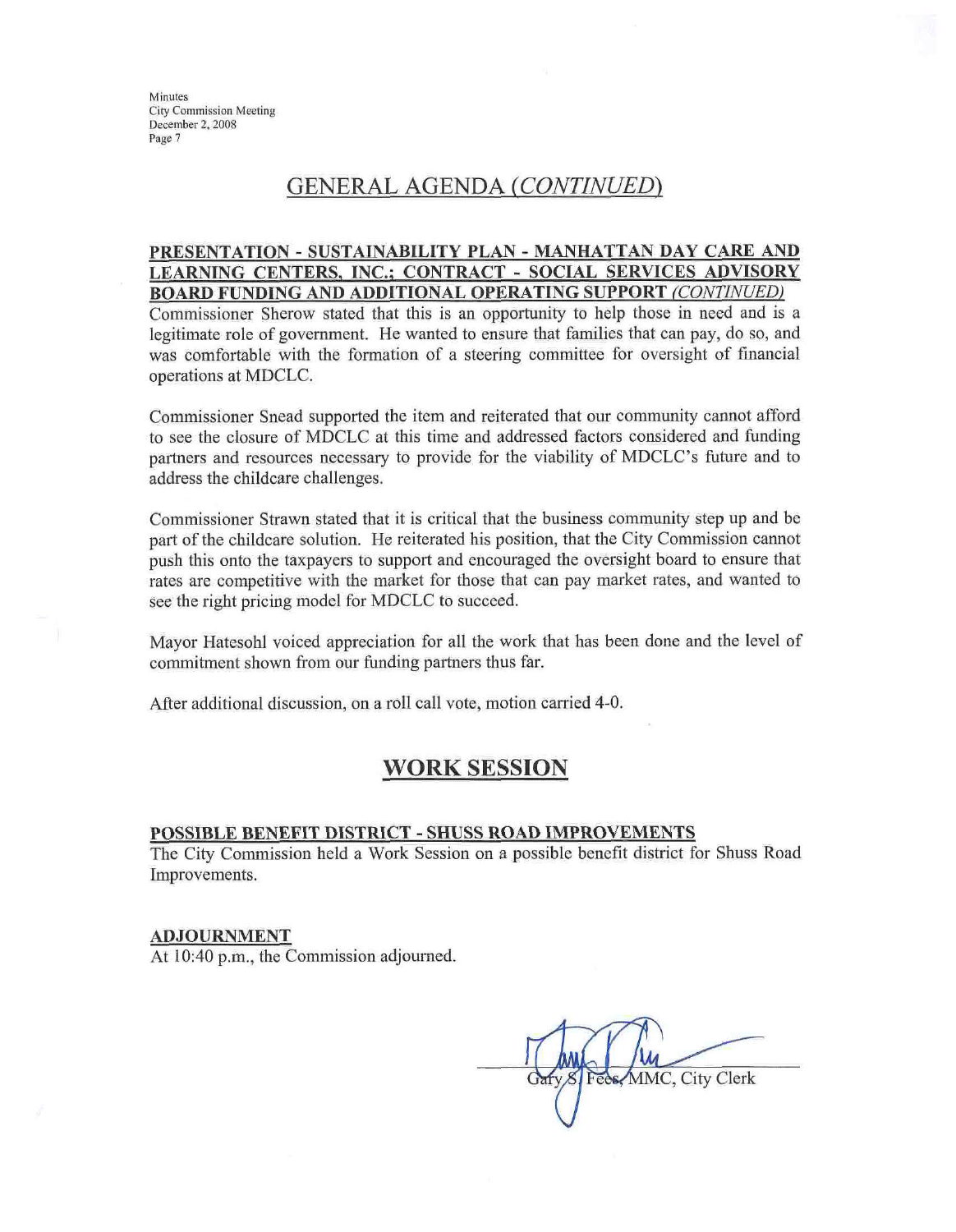#### **STAFF REPORT**

### **APPLICATION TO REZONE PROPERTY TO PLANNED UNIT DEVELOPMENT DISTRICT**

## **BACKGROUND**

**Note: Modified findings are in bold/black text** 

**FROM:** R, Single-Family Residential District.

**TO:** PUD, Residential Planned Unit Development District.

**APPLICANT:** Kail Katzenmeir, Capstone Development

**ADDRESS:** 1083 Wildcat Creek Road Manhattan, KS 66503

**OWNERS:** Golda Wilson Trust c/o The Trust Company of Manhattan (part of Lot 34, College View Addition)

> Kail Katzenmeir, Capstone Development (Lots 67 & 68, College View Addition)

**ADDRESSES:** 800 Poyntz Avenue Manhattan, KS 66502 1083 Wildcat Creek Road Manhattan, KS 66503

#### **DATE OF PUBLIC NOTICE PUBLICATION:** October 13, 2008

#### **DATE OF PUBLIC HEARING: PLANNING BOARD:** November 3, 2008 **Tabled to November 17, 2008 CITY COMMISSION: December 2**, 2008

**LOCATION:** 2005 and 2011 Tecumseh Road (Lots 67 and 68, less the southern 3 feet, College View Addition); and the northern twelve (12) feet of 2012 College View Road (Lot 34, College View Addition). The northern twelve (12) feet of 2012 College view Road is proposed to be added to the PUD site to meet the minimum half-acre size for a residential PUD.

**AREA:** 0.50 acres (approximately 21,910 square feet)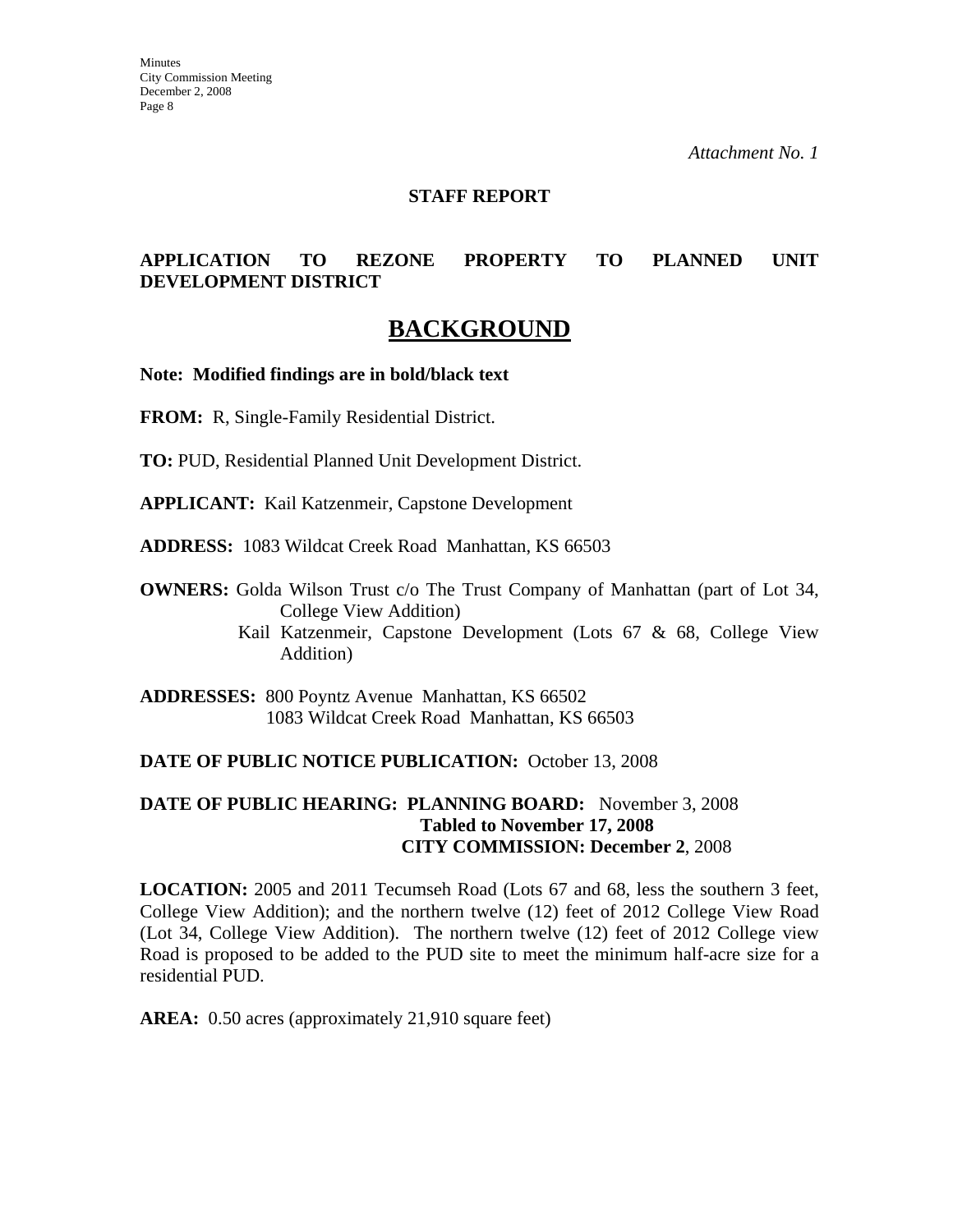**PROPOSED USES:** Multiple-family dwelling unit and two-family dwelling unit. Proposed Permitted Uses include a twelve (12) unit apartment building with each unit being a one (1) bedroom apartment and an existing two-family residential building.

#### **PROPOSED BUILDINGS AND STRUCTURES:**

The proposed development consists of two (2) residential buildings on two (2) lots.

### **Lot 1**

Lot 1 has an existing single-story ranch style structure that contains a two-family dwelling unit with an attached garage. No changes or alterations are currently proposed for this structure. Both units have separate curb cuts off of Tecumseh Road. The main floor unit has three (3) bedrooms, one (1) bathroom, a kitchen and living room and access to the single-car garage. The basement unit has a separate entrance from the main floor by a door way adjacent to the garage that leads directly to the basement. The floor plan for the basement unit includes two (2) bedrooms, one (1) bathroom, kitchen, living and dining room. There is also a mechanical and storage area shared by both units that includes a washer and dryer. The existing structure is located approximately twenty-three  $(23)$  feet from the front property line, sixty-two (62) feet from the east, side property line, thirtytwo (32) feet from the proposed rear property line created by the preliminary development plan and fourteen (14) feet from the west, side property line.

### **Lot 2**

The proposed structure on Lot 2 is a three (3) story, thirty-eight (38) feet in height, contemporary designed, apartment building. The apartment building will contain twelve (12), one-bedroom apartments. Each floor contains four (4) apartments, ranging from 449 to 522 square feet of living space. Each unit has a living and kitchen/dining area at the front of the unit and the bathroom and bedroom at the rear of the unit. The intended market for these apartments is young professionals and graduate students in the community.

The proposed building is sited to face Tecumseh Road and will gain access to the proposed parking lot by an existing curb cut off of Tecumseh Road. The building is approximately fifty-two (52) feet wide and fifty-four (54) feet deep to the roof overhangs and is approximately thirty-eight (38) feet in height at its tallest point. The roof is flat and slopes from the north to south. Stair towers are provided on the northwest and northeast of the building to provide access to the second and third floors. The west tower is the main entrance to these units, is covered by a flat roof and is approximately thirty-one (31) feet tall. The east stair tower is not covered and is 23.5 feet tall as it meets the third floor. The entrance to each dwelling unit has a covered deck that at its widest point is ten (10) feet deep and runs the width of the building. The proposed building will have a front yard setback from Tecumseh Road of approximately ten (10) feet measured to the roof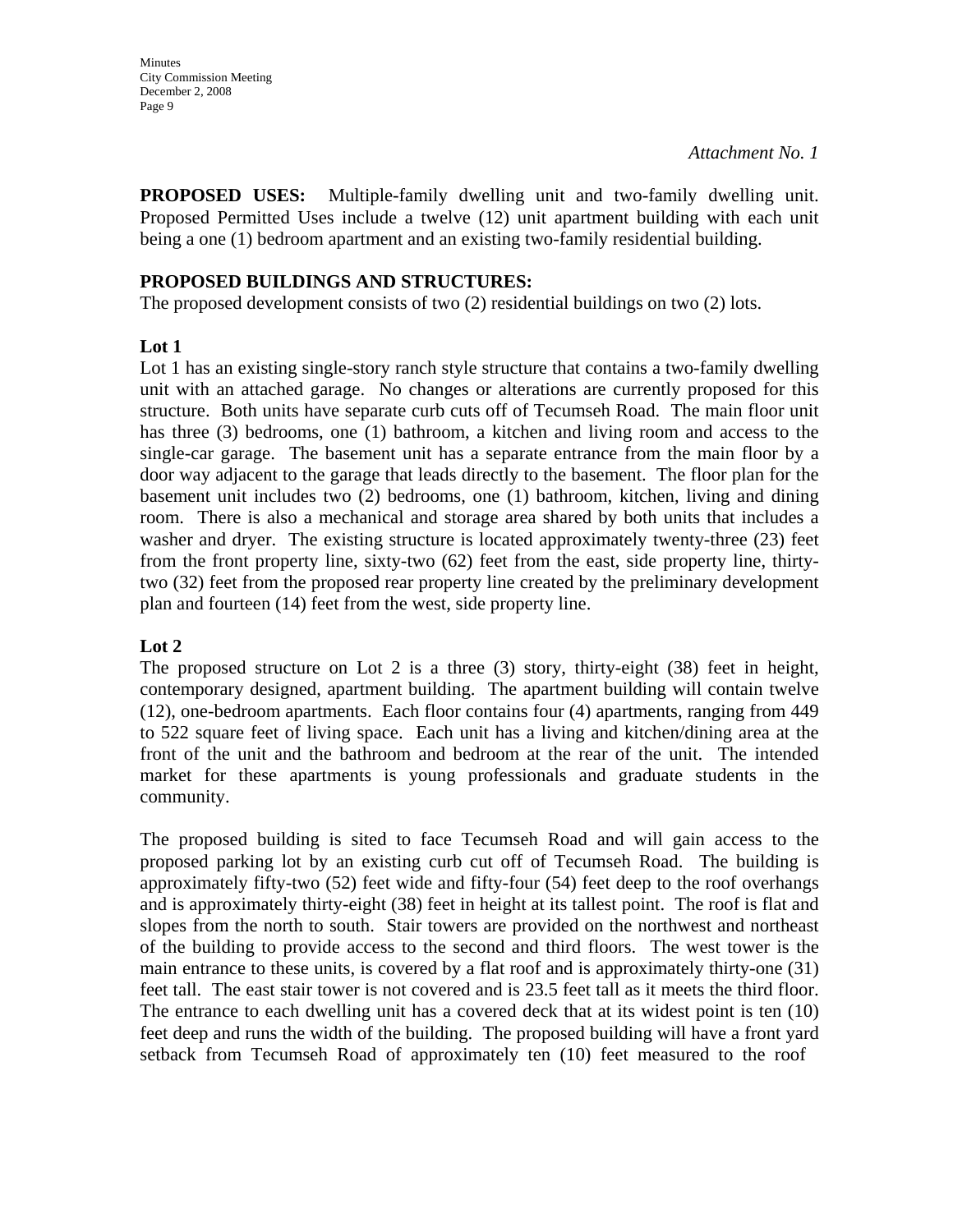#### *Attachment No. 1*

overhang. The front yard setback along Quivera Road is proposed to be six (6) feet to the stair tower from the front property line. The setback of the building to the roof overhang will be approximately nine (9) feet. A small portion of the stairs and hand rail of the east stair tower is located within the thirty (30) foot vision triangle required at intersections of public streets. The applicant's consulting engineer has submitted a memo stating that the portion of the structure located in this restricted area should not impact the traffic of Tecumseh Road and Quivera Road or the adjacent sidewalks (*see attached*). The City Engineer agrees with the findings of the building's impact on the vision triangle and public safety. The building will be approximately nine (9) feet from the south property line and sixty-seven (67) feet from the west property line. The trash enclosure for Lot 2 is proposed along the west side of the parking lot and is proposed to be setback approximately nine (9) feet from the Tecumseh Road property line.

The exterior materials of the building includes cement fiber panel siding on the first floor and horizontal cement fiber lap siding on the second and third floors. Corrugated galvanized metal siding will be used as accent pieces along the east, south and west facades. Vertical siding will be used to accent some windows. The colors for the building are proposed to come from the Sherwin Williams Preservation Pallet. A note on the architectural drawings state that the "tones will be muted in nature but may be chosen from a wide range of colors." The stair towers will be a steel structure and have metal handrails. The roof is proposed to be generally flat and will be made of a single ply membrane roofing material.

#### **PROPOSED LOT COVERAGE**

| <u>Use</u>                       | <b>Acres/Square Feet</b> | <b>Percentage</b> |
|----------------------------------|--------------------------|-------------------|
| <b>Buildings</b>                 | 4,438                    | 20.24%            |
| <b>Driveways/Parking</b>         | 6019                     | 27.45%            |
| Landscape/Open Space/Common Area | 11467                    | 52.30%            |

#### **Wall Sign**

#### **PROPOSED SIGNS**

The applicant has proposed a wall sign to be placed on the north side of the west stair tower of the apartment building to function as an identification sign for the apartment building. The sign will be approximately 12 feet, 4 inches tall by 3 feet, 9 inches wide, for a total of forty-six (46) square feet in area. The sign will be made of metal, installed on a concrete and will be externally lit by a set of overhead lights. Section 6-201(D)(2), sign regulations for residential districts state that an identification sign shall have a maximum gross surface area of forty (40) square feet. The proposed wall sign should conform to the Sign Regulations and should be conditioned to be reduced in size to have a maximum gross surface area of forty (40) square feet.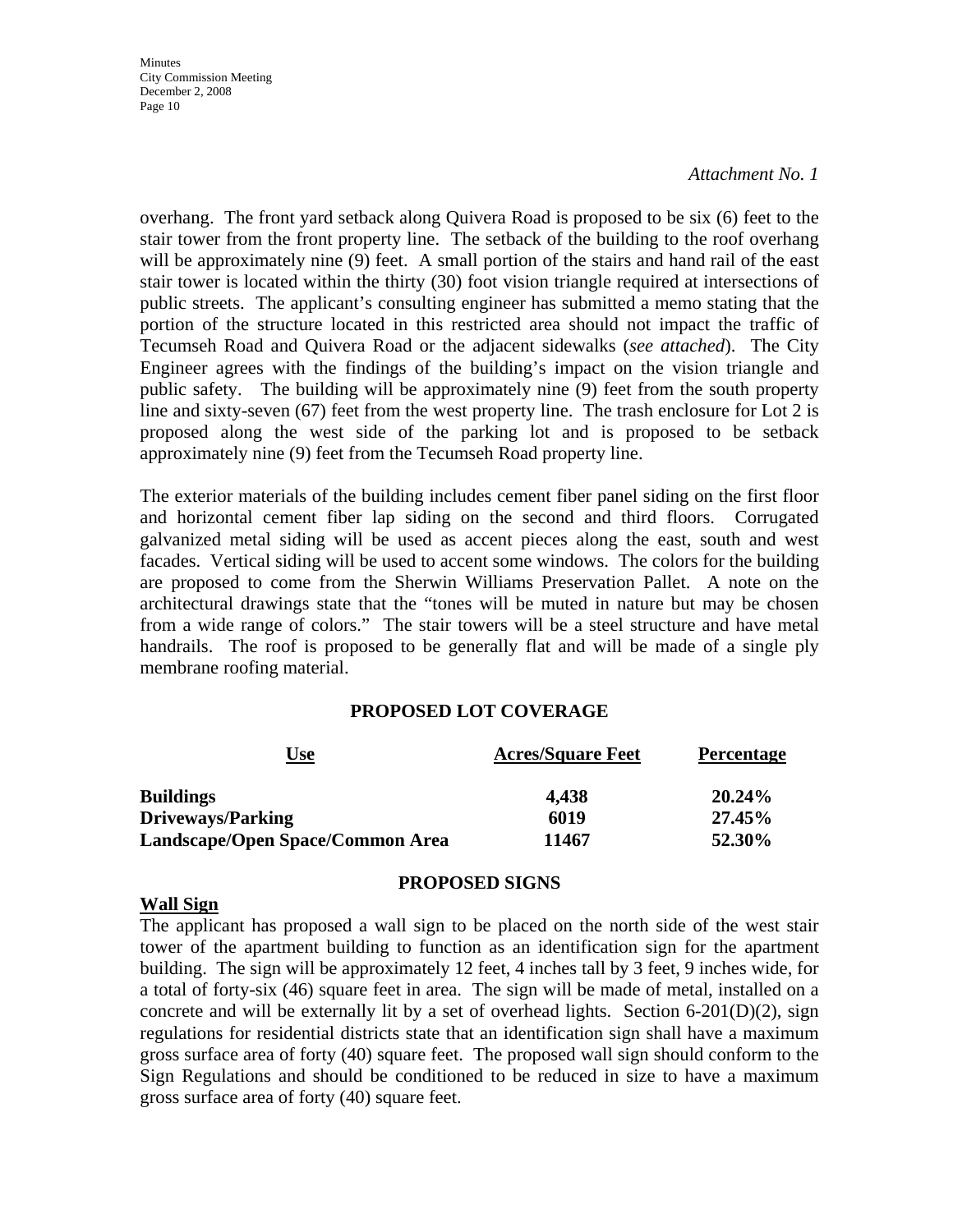**Minutes** City Commission Meeting December 2, 2008 Page 11

A second wall sign consisting of pin letters is proposed to be mounted on the retaining wall along the east side of the building. This sign will also function as the building's identification sign. The wall sign will be approximately 2.5 feet tall by 4 feet wide for a total area of ten (10) square feet. This wall sign will not be lit.

### **Other Signs**

The applicant has proposed to allow temporary banner signs for the Planned Unit Development District. The intent of the banner sign is to inform the public that an apartment is available for lease. Banner signs are not permitted in residential districts. According to Section 6-104 (B)(2) of the Manhattan Zoning Regulations, the applicant could have a temporary ground real estate sign to inform the public of an apartment for lease. This sign type has a maximum gross surface area of six (6) square feet per face per lot. Because Lot 2 is a corner lot, the apartment building would be permitted to have two (2) temporary ground real estate signs, one for each street frontage. These real estate signs shall not be placed in the right-of-way of Tecumseh Road or Quivera Road. City Administration recommends that temporary banners not be a permitted sign for the Residential PUD because the temporary real estate sign would be more appropriate for the residential neighborhood and meet the needs of the applicant. Exempt signage described in Article VI, Section 6-104 (A) (1),(2),(4),(5),(7) and (8); and Section 6-104 (B)(2), of the Manhattan Zoning Regulations shall be permitted.

No signs are proposed for the two-family dwelling on Lot 2.

### **PROPOSED LIGHTING:**

The parking lot is proposed to be illuminated by downcast lighting attached to the west stair tower. The light will be approximately twenty-eight (28) feet in height and will use a 175 mercury vapor bulb. Overhead can lighting will be used to light the stairways and entrances to each unit. Low wattage accent lighting is proposed to wash the exterior walls of the building with light. The proposed lighting should be full cutoff and shielded design to reduce glare on streets and adjacent properties.

# **REVIEW CRITERIA FOR PLANNED UNIT DEVELOPMENTS**

**1. LANDSCAPING:** The proposed landscaping will utilize existing deciduous trees and grass areas along with new landscape beds that are planned for the boundary of the parking lot and at the foundation of the apartment building. The landscape beds have a variety of tall and short decorative grasses and perennial sedums. According to a note on the landscape plan, once established, these beds are proposed to be low-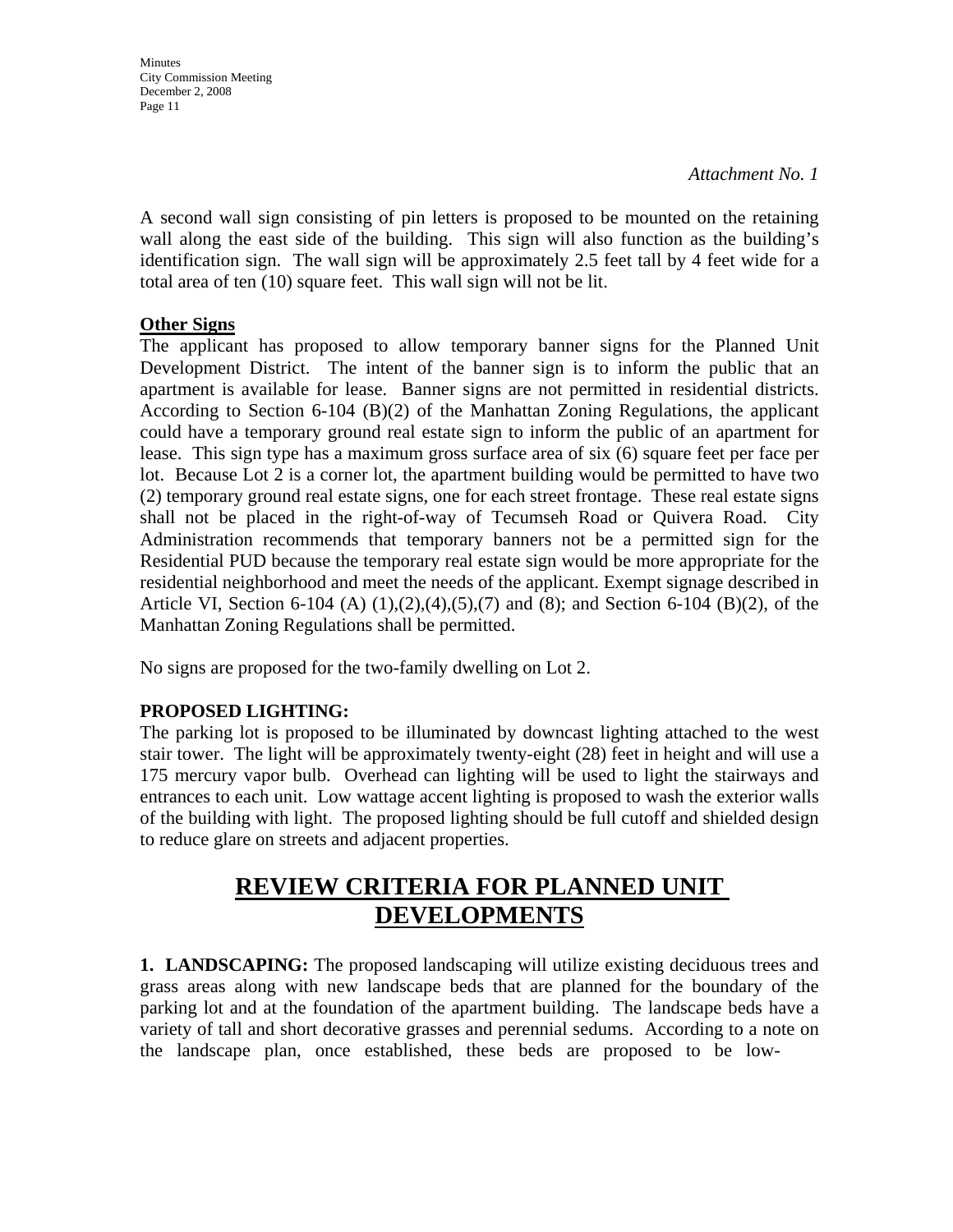*Attachment No. 1* 

maintenance, zeroscape for the property. Both lots will have underground irrigation for the grass areas. A drip line will provide irrigation to the landscape beds until they are established. Capstone Management, a subsidiary of Capstone Development will be responsible for the maintenance of the proposed landscaping

**2. SCREENING:** A six (6) foot tall cedar fence is proposed along the south property line of Lot 2 and along the west side of the new parking lot. The trash enclosure on Lot 2 will be surrounded by a six (6) foot tall cedar fence with swinging gates for access. There is no fencing or natural screening proposed for Lot 1.

The south elevation plan of the proposed apartment building shows two air conditioner condenser units elevated approximately eleven (11) feet above the ground (measured to the top of the unit). The height of these units and the proximity of them to the neighboring property to the south may cause an adverse impact on the property to the south by the increase of noise and the unsightliness of the units. The height of the fence along the south side of the building should be increased from six (6) feet to eight (8) feet and the air conditioner units should be lowered to a point below the fence. The higher fence will also increase the level of privacy for the property to the south and the lower floor tenants of the proposed apartment building.

**3. DRAINAGE:** A stormwater drainage analysis was submitted by Sloan, Meier, Hancock, P.A., dated October 3, 2008. The analysis identified that approximately 50% of the site drains to the north toward Tecumseh Road and the other half drains toward a manmade drainage structure to the south that runs between two (2) residential lots and out to College View road. The analysis also identifies the local drainage issues that occur at Tecumseh Road and Quivera Road. According to the report:

"Drainage from the upper reaches of the Downtown West watershed concentrate and crosses Claflin Road at Hartford Road. This drainage runs southeasterly in a drainage ditch across Riley County property until it gets to Tecumseh Road where it is supposed to go into an underground storm sewer system through a box culvert and street inlets. However, the drainage inundates the underground system and ponds near the intersection of Tecumseh Road and Quivera Road until the water level gets to an elevation of approximately 1058 at which point it overflows the existing ground elevations to the south and flows between two houses along College View Road."

According to discussions with Jeff Hancock, the ponding of stormwater on Tecumseh Road occurs when a storm produces heavy rains in a short period of time. Hancock estimates that these conditions occur once a year, with some years having more storms than other years that create the ponding in the streets.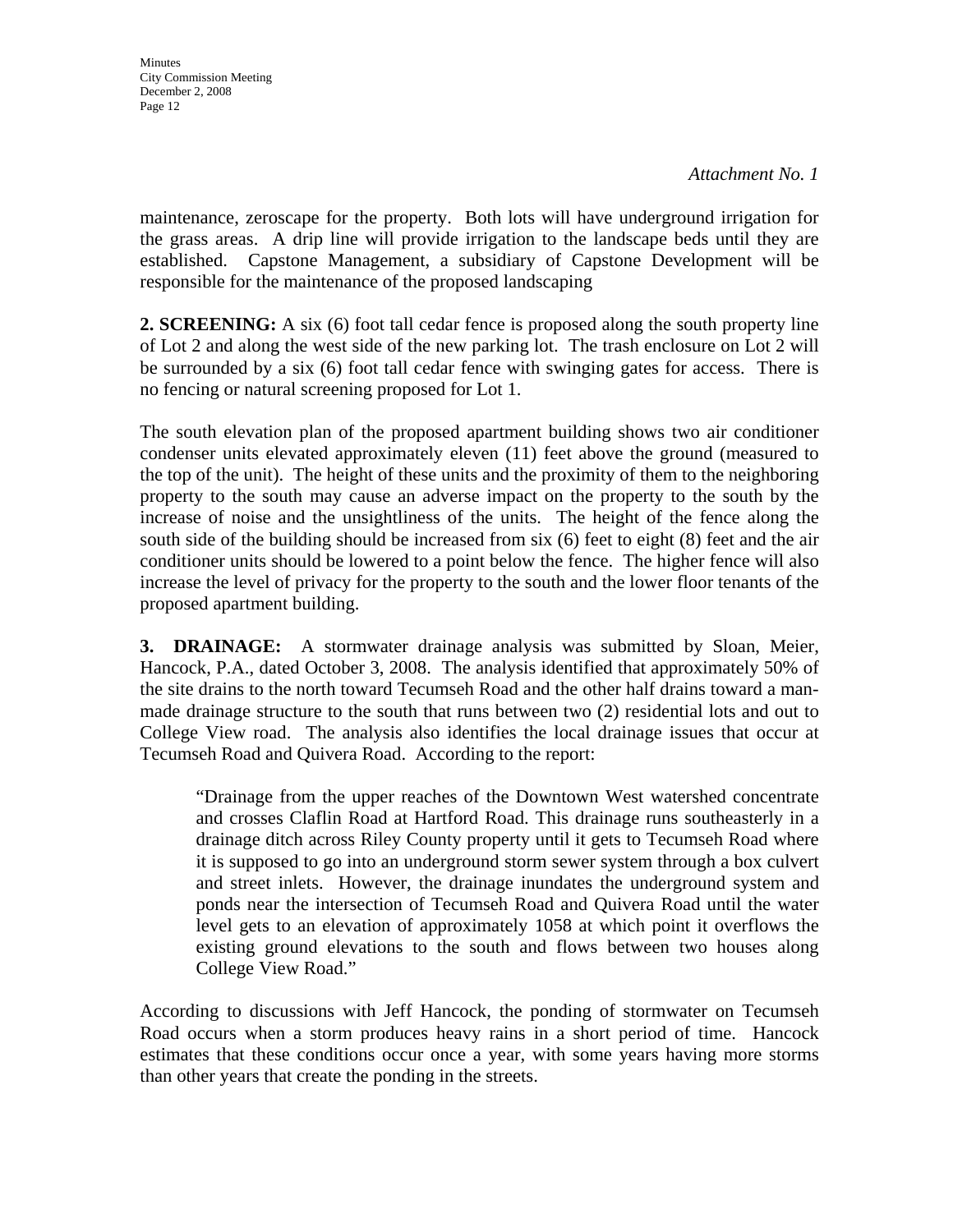#### *Attachment No. 1*

The proposed drainage for the development is similar to existing conditions, where ponding water that reaches a depth of approximately two (2) feet is diverted to the manmade channel between two houses south of the property. In addition to the diversion of water that collects along Tecumseh Road, the twelve (12) unit apartment building is proposed to have a finished first floor elevation of 1061 feet, three (3) feet higher than the point at which the ponding water is diverted south. According to the project engineer, the raised building elevation will divert the ponding water that inundates the existing concrete channel, around the proposed improvement and southerly down Quivera Drive. The proposed apartment building and off-street parking lot do result in a small increase the amount of stormwater run-off compared to the existing conditions for both the 10-year and 100-year storm (1.31 CFS to 1.86 CFS and 1.86 CFS to 2.41 CFS, respectively). A fourteen (14) foot wide drainage easement has been proposed to protect the area of Lot 1 that is used to direct water away from Tecumseh Road south to the man-made drainage channel.

The analysis states that the proposed development and its stormwater drainage plan will not improve the existing flooding situation along Tecumseh Road, which is outside of the scope of the project. To improve the drainage and flooding issues in this area, extensive Public Works projects are required to improve the stormwater drainage system in the area.

**A supplemental drainage analysis was requested by the Planning Board to conduct a hydrologic study of the surrounding neighborhood and recommend a short-term mitigation for stormwater run-off. The supplemental analysis was submitted on November 5, 2008 by Jeff Hancock, P.E., of Sloan, Meier, Hancock, P.A. The supplemental information shows that the existing retaining walls that creates the man-made channel between 2006 and 2010 College View Road is approximately 7.5 inches higher in elevation than the curb flow line at the southwest quadrant of the intersection of Tecumseh Road and Quivera Drive. Stormwater at this intersection would need to be at a depth greater than 7.5 inches to overtop the retaining wall south of the site. The supplemental information calculates that the increase in stormwater runoff created by the proposed development is .55 CFS. During a 100 year storm, the supplemental report predicts that the additional stormwater runoff generated by the new development would result in an increase of less than 0.5 inches to the pond's elevation. "This elevation is not presented to show a water surface elevation change because this extra water simply leaves the area through the emergency spillway (corner of Tecumseh Road and Quivera Drive) without resulting in any water surface elevation change**.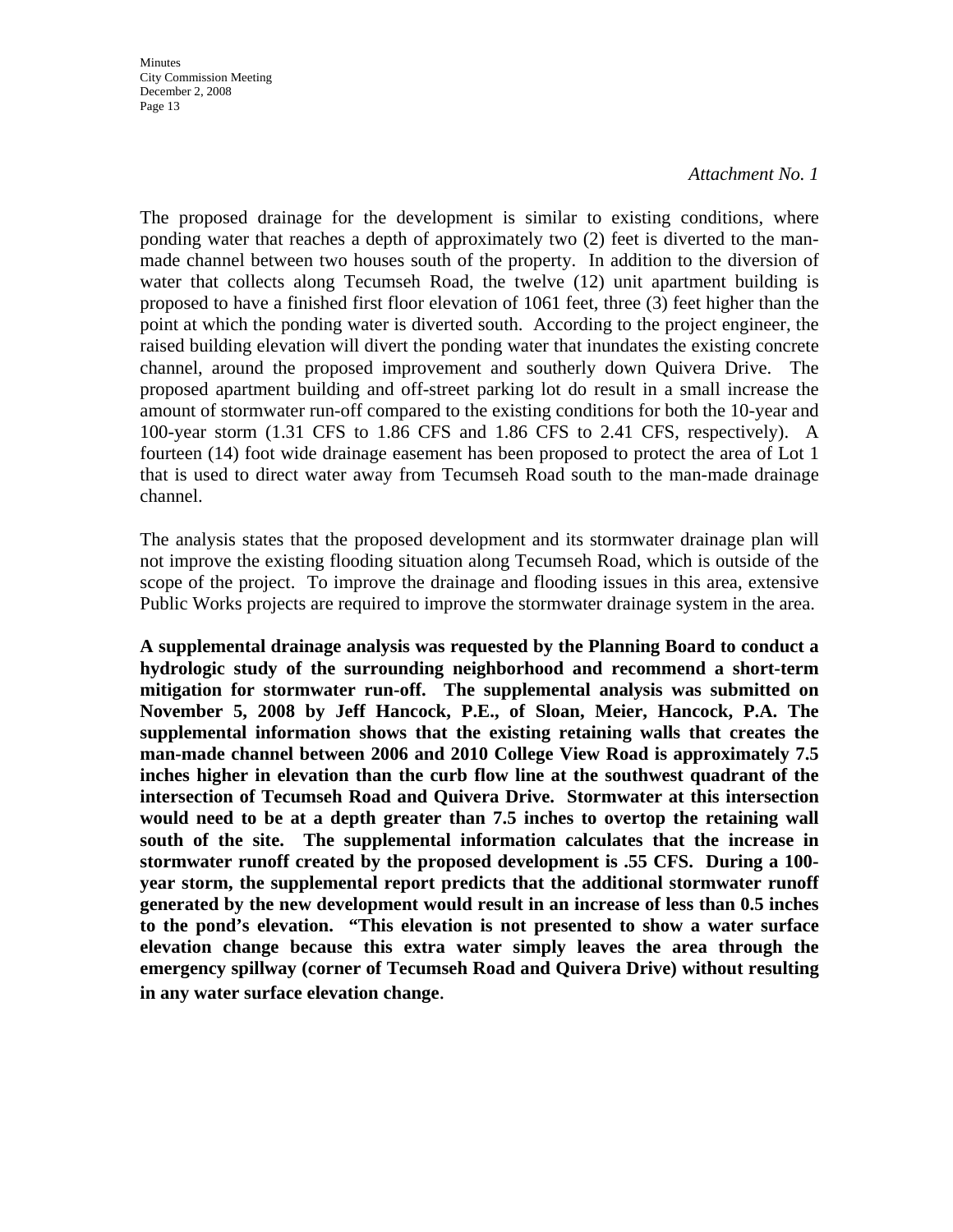*Attachment No. 1* 

**The supplemental reports offers creating a "detention area" of equivalent volume (approximately 182 cubic feet) to displace the stormwater runoff, if existing and future utilities allow, as mitigation against the additional stormwater runoff. The supplemental report also offers an option that the developer refurbish the existing retaining wall on the adjoining property line of 2006 and 2010 College View Road to preserve the wall's structural integrity. According to Jeff Hancock, P.E., other options such as porous pavements, rain gardens, or bio-retention cells for this site "would be of little benefit to either quality or quantity of water."**

**The City Engineer has reviewed the storm water drainage analysis and supplemental report submitted by Sloan, Meier, Hancock, P.A. and accepts the findings as provided (attachment).** Minor impacts to the area by stormwater drainage from the PUD site are expected.

**4. CIRCULATION:** Access to proposed Lots 1 & 2 is from Tecumseh Road. The existing curb cuts off of Tecumseh Road provide safe and efficient access to the public street. A total of sixteen (16) off-street parking spaces are proposed.

### **Lot 1**

Four (4) existing off-street parking spaces are provided on Lot 1. One (1) parking space is calculated by being in the attached single-car garage, the second on the concrete parking pad in front of the attached garage and the remaining two (2) parking spaces are located in a gravel area adjacent to the concrete driveway. These parking spaces gain access from the street by an existing twenty-three (23) foot wide concrete curb cut. The gravel parking area is to be paved. The ratio proposed for the existing two-family dwelling is two (2) parking spaces per dwelling unit, which meets the parking requirements for the existing two-family residential building.

### **Lot 2**

**Thirteen** (13) off-street parking spaces are proposed for the apartment building via an existing twenty-one (21) foot wide curb cut for Lot 2 **(the additional parking space was added by decreasing the width of the trash dumpster area, decreasing the width of the parking stalls along the west side of the lot from nine (9) feet to the minimum eight and one-half (8.5) feet and decreasing the size of the landscape area to the south of the parking lot**). The parking for the proposed apartment building is based on a ratio of **1 parking space per bedroom, plus the dedicated ADA stall**. The off-street parking ratio proposed for the apartment building is **similar** to the minimum requirements for parking in the Multi-Family Redevelopment Overlay (M-FRO) District for buildings that contain three (3) or more dwelling units. The required off-street parking for multiplefamily dwellings in residential districts that are not included in the M-FRO District would be required to have a minimum of two (2) parking spaces for each one (1) bedroom unit.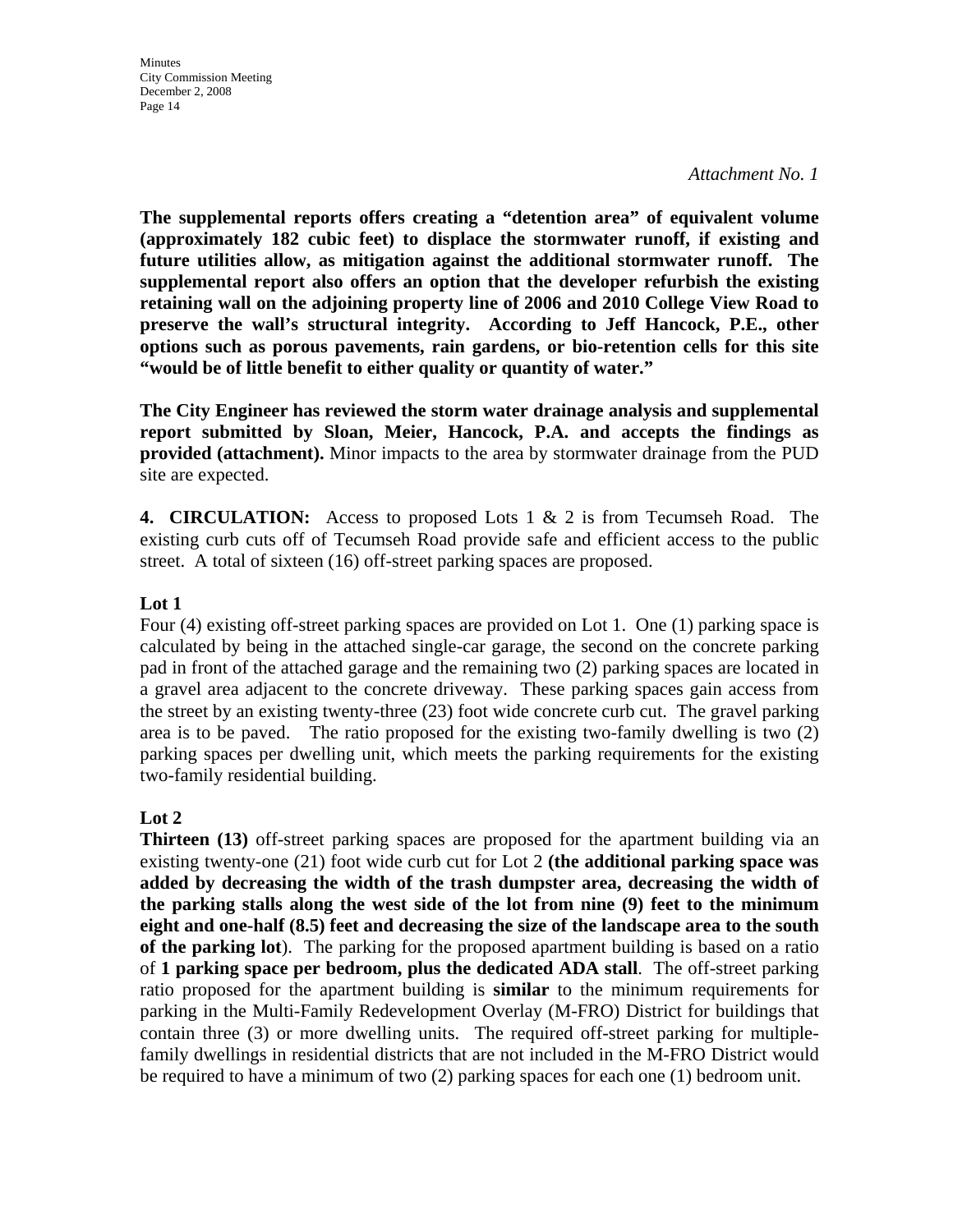#### *Attachment No. 1*

On-street parking is congested in the area because of its proximity to Kansas State University and the presence of three fraternities in the immediate area. Parking is also restricted to the south side of Tecumseh Road, which adds to the parking congestion in the area. The proposed parking plan does not account for the parking needs of couples living in the one (1) bedroom units, or visitors. The proposed parking is sufficient for the development based on the design as one-tenant dwelling units. The development may increase the level of on-street parking congestion on Tecumseh Road and Quivera Road from overflow parking, if the apartment units are rented by more than one (1) person, each with a separate vehicle. However, because of the size of the units (ranging from 449 square feet to 500 square feet in area), the likelihood that the units will be rented by more than one person is lessened, especially when other multi-family developments offer larger one-bedroom apartments. Any overflow parking resulting from the units being rented by more than one person, should not greatly impact the parking situation in the area. Alternatives to the proposed parking situation would be to include additional parking to the west on Lot 1, or to reduce the number of units in the multiple-family dwelling.

Existing sidewalks are present along the west side of Quivera Road and on both sides of Tecumseh Road. An internal sidewalk is proposed along the west side of the proposed apartment building to provide access to and from the parking lot.

The traffic report submitted by Sloan, Meier, Hancock, P.A. states that four (4) additional trips during the peak hour is expected to be generated by the development. The traffic report has been reviewed by the City Engineer and he has accepted its findings (attachment). Because of the small increase in trip generation from the development, minimal impacts on the street network are expected.

**5. OPEN SPACE AND COMMON AREA:** Approximately 53% of the proposed PUD will be open space, generally consisting of the front, side and rear yard.

**6. CHARACTER OF THE NEIGHBORHOOD:** The neighborhood is a mix of singlefamily, two-family, and multiple-family residential uses and fraternities to the east, south and west. The residential uses are a combination of owner-occupied homes further to the west of the site and rental units closer to Kansas State University. Three fraternities are also in the immediate area. To the north is the Riley County Health Department and Mercy Regional Hospital on Sunset and Kansas State University LaFene Health Center. These sites consist of large medical office buildings, parking lots and expansive open, grassy areas with mature trees.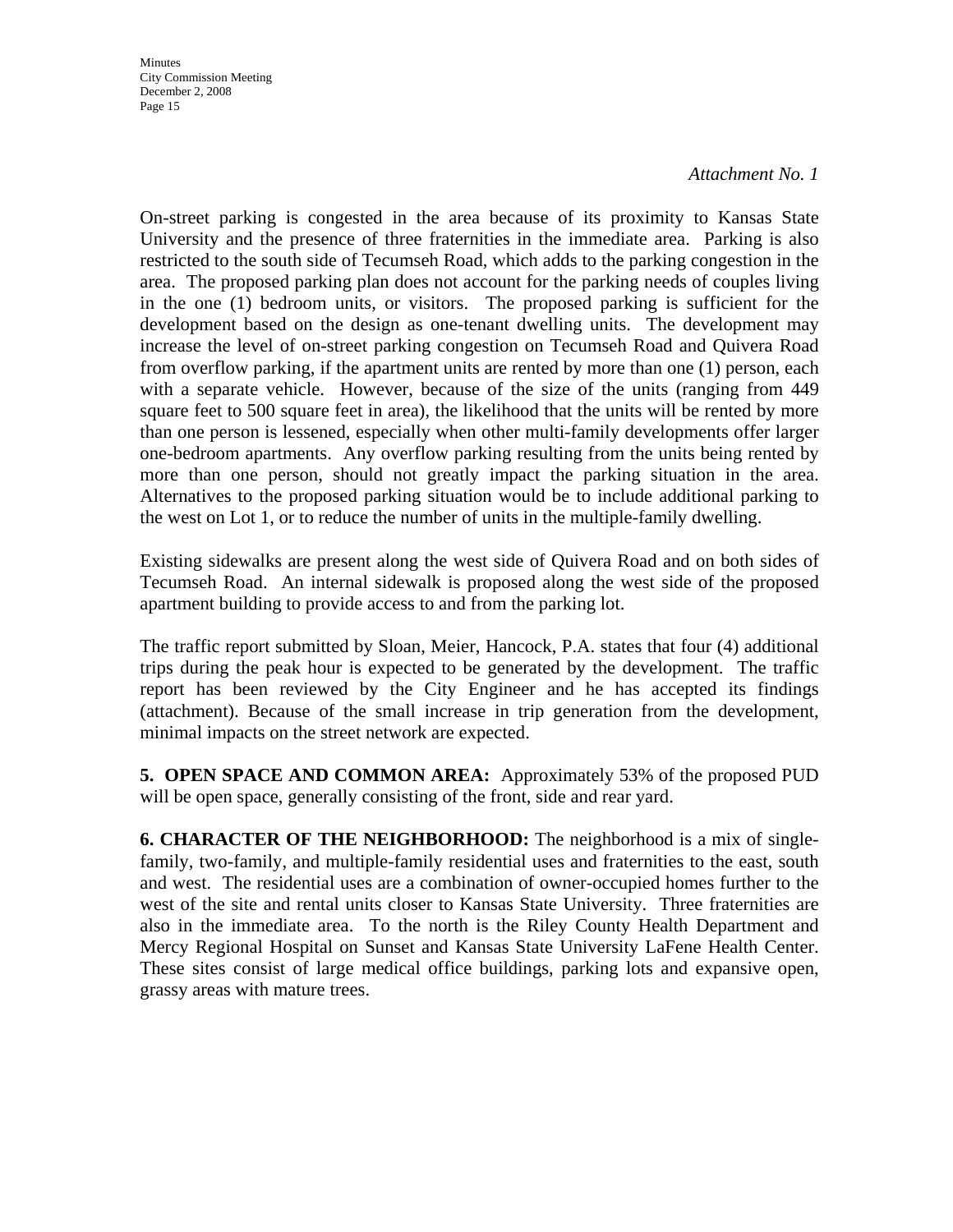# **MATTERS TO BE CONSIDERED WHEN CHANGING ZONING DISTRICTS**

- **1. EXISTING USE:** Two-family home and a vacant multiple-family apartment building in initial stages of demolition.
- 2. PHYSICAL AND ENVIRONMENTAL CHARACTERISTICS: Both lots are relatively flat, improved residential lots.

#### **Lot 1**

2011 Tecumseh Road consists of a single-story, two-family house, with a dwelling unit on the main floor and one in the basement of the house. The main floor unit has three bedrooms and the basement unit has two bedrooms. A concrete driveway leads from Tecumseh Road to the attached garage. A gravel parking pad is located adjacent to the driveway for an additional parking space. Lot 1 will also incorporate the northern twelve (12) feet of 2012 College View Road, which consists of a portion of the landscaped rear yard of that existing property.

#### **Lot 2**

2005 Tecumseh Road is a corner lot along Tecumseh Road and Quivera Road and has a two-story, multiple-family structure located on site. This structure is currently vacant and has had the interior gutted because of past attempts to renovate the existing structure. During this renovation project it was discovered that the building was structurally noncompliant. According to Building Code officials, it appears that the original structure was not constructed to any known building codes for the City. To bring the structure into compliance with the current Building Code, the structure's exterior and interior walls would need to be re-framed. The applicant has chosen to demolish the existing structure and construct a new apartment building rather than attempt to repair and remodel the existing building. The two-story structure contained six total apartments (four (4), one (1) bedroom apartments, and two (2), two (2) bedroom apartments). A gravel parking lot large enough to park six (6) vehicles is situated to the west of the building and gains access from Tecumseh Road.

#### **3. SURROUNDING LAND USE AND ZONING:**

a. **NORTH:** Tecumseh Road, platted as a 60 foot right-of-way, open, grassy areas and public health and medical facilities; R, Single-Family Residential District and R-3/UO, Multiple-Family Residential District with University Overlay District.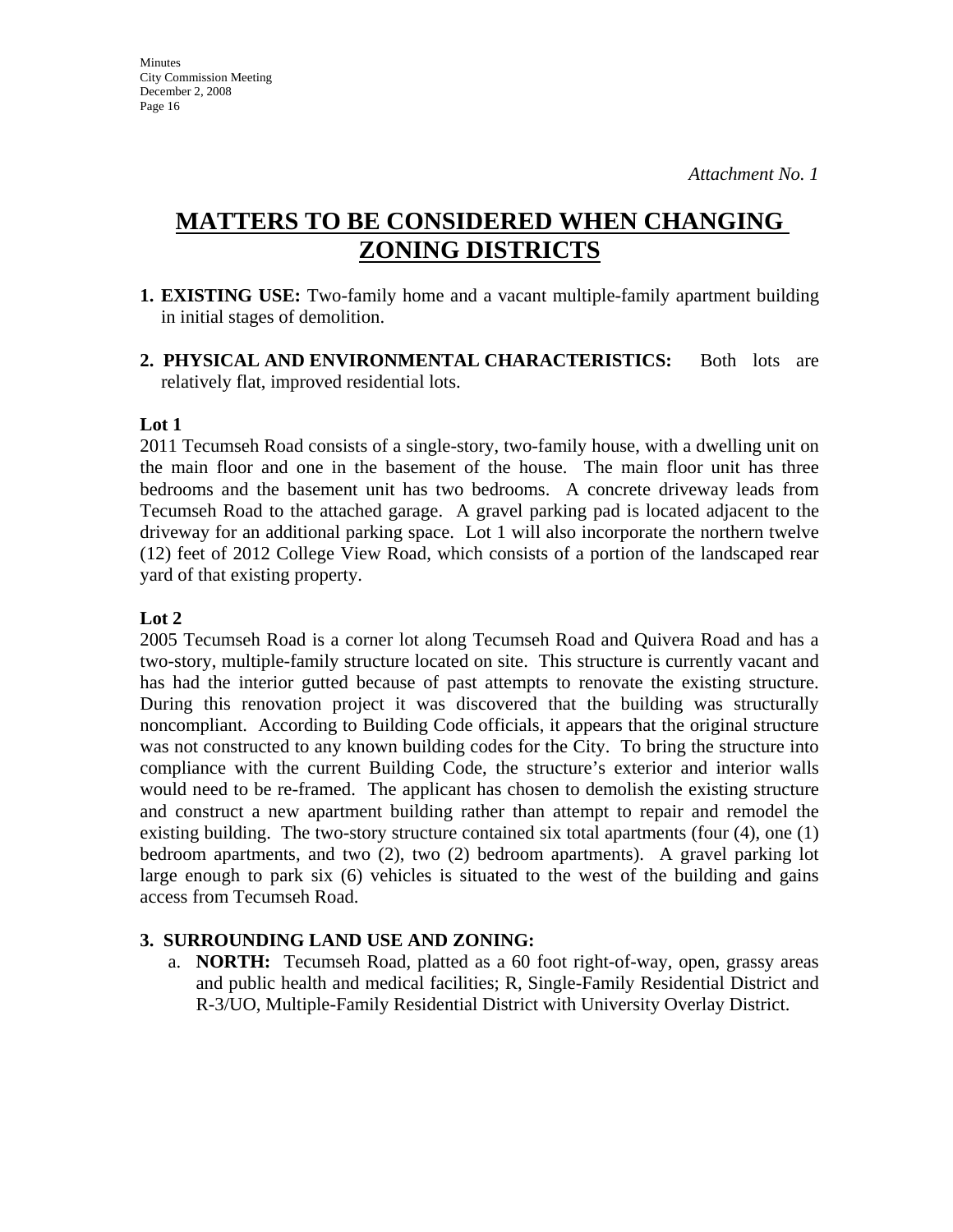- b. **SOUTH:** Single-family homes, four-family apartment buildings and a Fraternity; R, Single-Family Residential District, and R-M/UO, Four-Family Residential District with University Overlay District.
- c. **EAST:** Quivera Road, platted as a 60 foot right-of-way and Fraternities; R, Single-Family Residential District and R-M/UO, Four-Family Residential District with University Overlay District.
- d. **WEST:** Single-family homes; R, Single-Family Residential District.

### **4. CHARACTER OF THE NEIGHBORHOOD:** See above.

**5. SUITABILITY OF SITE FOR USES UNDER CURRENT ZONING:** The R District is a low density, single-family residential district. The two-family dwelling and the multiple-family dwelling units on the site do not conform to the existing Zoning District's permitted or conditional uses. The existing multiple-family dwelling is a legal nonconforming use. The two-family dwelling is nonconforming. The two (2) lots are adequate for single-family houses, which is a permitted use in the R District.

**6. COMPATIBILITY OF PROPOSED DISTRICT WITH NEARBY PROPERTIES AND EXTENT TO WHICH IT MAY HAVE DETRIMENTAL AFFECTS:** The current lots have a total of eight (8) dwelling units and a total of thirteen (13) bedrooms. The increases in light, noise and traffic created by the proposed development, which would create a total of fourteen (14) dwelling units with a total of seventeen (17) bedrooms, should generally be consistent with the character of the neighborhood and the relatively recent use of the property. The residential neighborhood consists of single-family homes to west of the site and higher density residential uses, including multiple-family apartments and fraternity, to the east towards Kansas State University. The proposed development would act as a buffer between the higher intensity residential uses to the east that include the fraternity and the single-family dwellings to the west. By maintaining the existing single-story, ranch style home on the west lot, the higher density residential uses are limited to the lots along Quivera Road and kept further away from the established single-family residential area to the west.

The proposed apartment building is located approximately nine (9) feet from the front property line along Quivera Road and ten (10) feet from the front property line along Tecumseh Road. Several lots in the area have similar front yard setbacks which encroach into the typical twenty-five (25) foot front yard setback, including the lot directly to the south of the site. This lot gains access from Quivera Road. From the roof overhang of the building's covered porch, the structure is located approximately fourteen (14) feet to the Quivera Road front property line.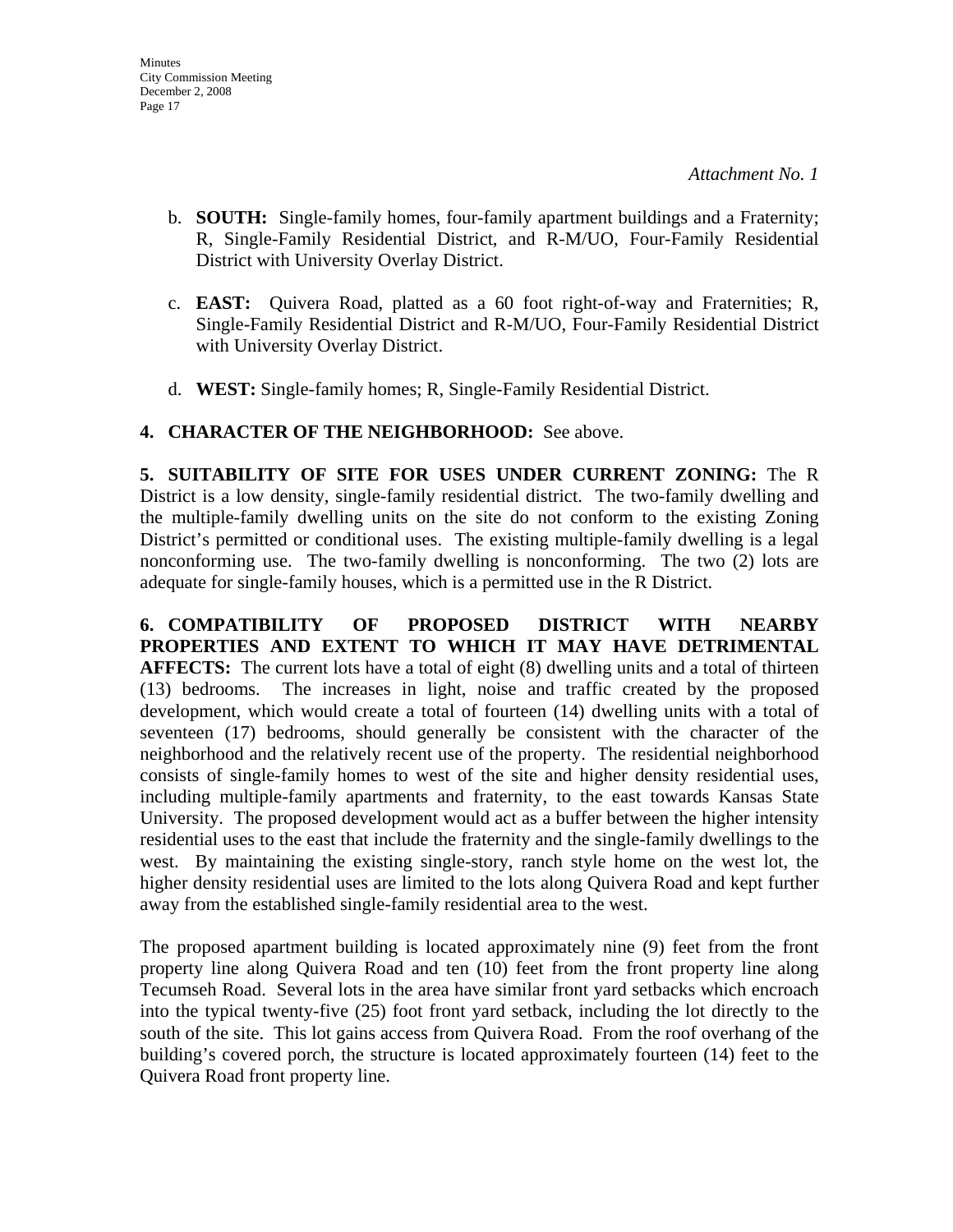*Attachment No. 1* 

Because of the area's proximity to Kansas State University, on-street parking is limited, which creates congestion along the local residential streets. The proposed development has **thirteen (13)** off-street parking spaces (one stall being dedicated for handicapped accessibility) for the twelve (12), one (1) bedroom apartments and four (4) parking spaces for the two-family dwelling. The parking provided for the two-family house meets the parking requirements for that use. The proposed parking to bedroom ratio used for the apartment building is **similar** to that found for one-bedroom apartments on the east side of the KSU campus in the Multi-Family Redevelopment Overlay (M-FRO) District. The area in which this PUD is proposed is somewhat similar in nature to the east campus neighborhood, in that it has a high number of college students and rental units compared to other neighborhoods in the City. Multiple-family dwellings would otherwise be required to provide two (2) off-street parking spaces per unit, or a total of twenty-four (24) off-street parking spaces.

The PUD will continue to function as a transition area between the lower density neighborhood to the west, and the institutional uses to the north and the higher density neighborhood to the east. Based on the previous multiple-family use of the site and the mixed use character of the neighborhood, it is anticipated that the PUD would have minimal impact on surrounding properties.

**7. CONFORMANCE WITH COMPREHENSIVE PLAN:** The site is shown on the Southwest Planning Area Future Land Use Map of the Comprehensive Plan as RLM, Residential Low/Medium Density.

Policies of the RLM designation include:

#### RESIDENTIAL LOW/MEDIUM DENSITY (RLM)

#### *RLM 1: Characteristics*

The Residential Low/Medium Density designation incorporates a range of single-family, single-family attached, duplex, and town homes, and in appropriate cases include complementary neighborhood-scale supporting land uses, such as retail, service commercial, and office uses in a planned neighborhood setting, provided they conform with the policies on Neighborhood Commercial Centers. Small-scale multiple-family buildings and condominiums may be permissible as part of a planned unit development, or special mixed-use district, provided open space requirements are adequate to stay within desired densities.

#### *RLM 2: Appropriate Density Range*

Densities in the Residential Low/Medium designation range between less than one dwelling unit/acre up to 11 dwelling units per net acre.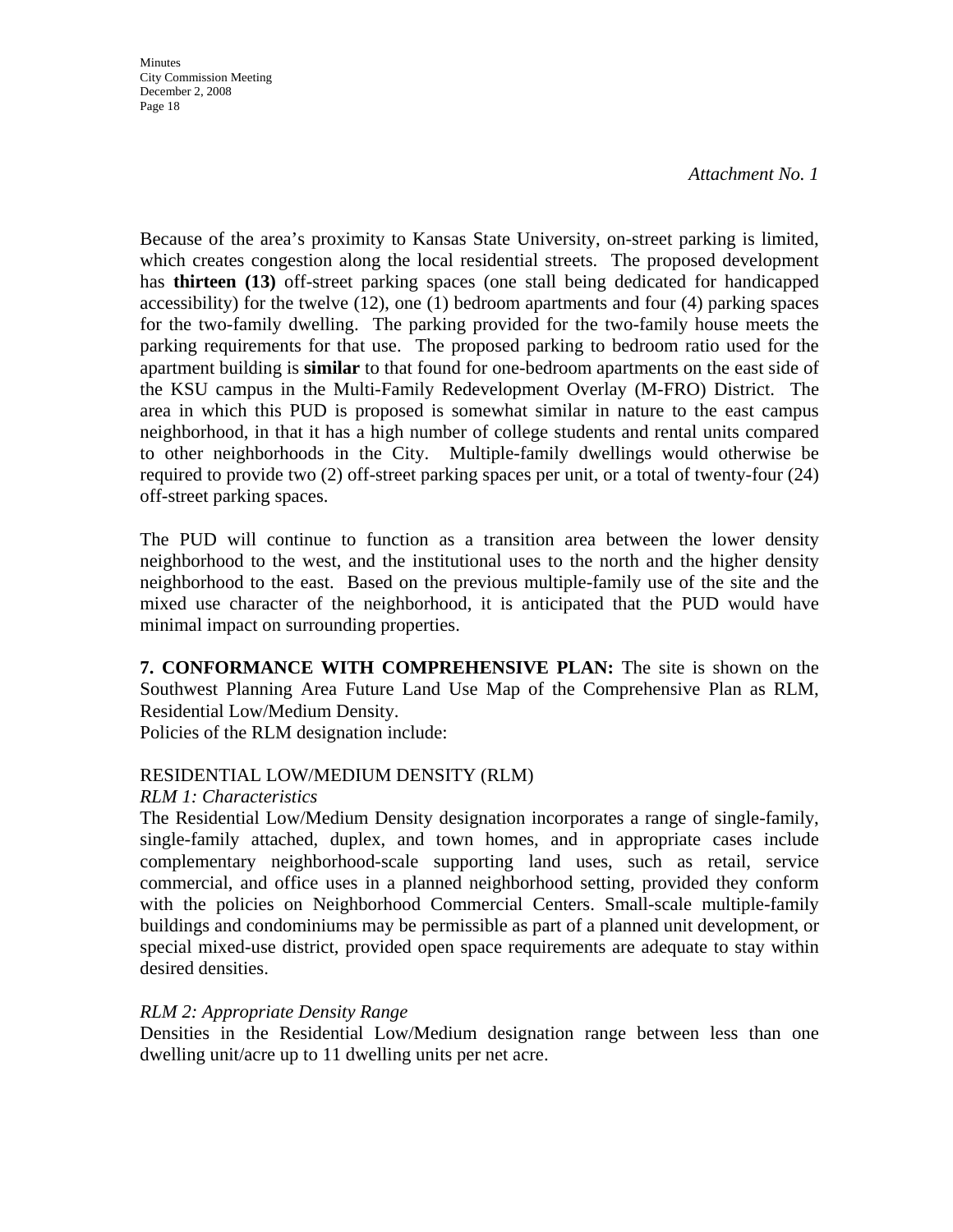#### *RLM 3: Location*

Residential Low/Medium Density neighborhoods typically should be located where they have convenient access and are within walking distance to community facilities and services that will be needed by residents of the neighborhood, including schools, shopping areas, and other community facilities. Where topographically feasible, neighborhoods should be bounded by major streets (arterials and/or collectors) with a direct connection to work, shopping and leisure activities.

### *RLM 4: Variety of Housing Styles*

To avoid monotonous streetscapes, the incorporation of a variety of housing models and sizes is strongly encouraged in all new development.

The proposed Planned Unit Development is not in conformance with the policies of the RLM Land Use designation. However, the policies set out in Chapter 9: Housing and Neighborhood promotes infill and redevelopment should be considered. The specific policy states:

#### *HN 5: Promote Infill and Redevelopment*

The City and County should encourage infill development and redevelopment on vacant or underutilized parcels where infrastructure and services are readily available and where it would foster the stabilization or revitalization of an existing area. Infill and redevelopment should be sensitive to the established character of the surrounding neighborhood. *Infill* means the development of new housing or other buildings on scattered vacant sites in a built-up area. *Redevelopment* means the replacement or reconstruction of buildings that are in substandard physical condition, or that do not make effective use of the land on which they are located. If properly designed, infill and redevelopment can serve an important role in achieving quality mixed use neighborhoods.

The proposed PUD is to remove an existing apartment building that contained six (6) apartments with a total of eight (8) bedrooms and construct a twelve (12) unit building with a total of (12) bedrooms. The existing structure has been deemed structurally noncompliant by the Code Services Department and the applicant has decided to rebuild on the site rather than attempt to renovate the building and bring it into compliance with the building code, which would be a substantial undertaking versus building a new structure. The proposed development meets the Housing and Neighborhood Policy for redevelopment by replacing a substandard apartment building with a new, modern apartment building.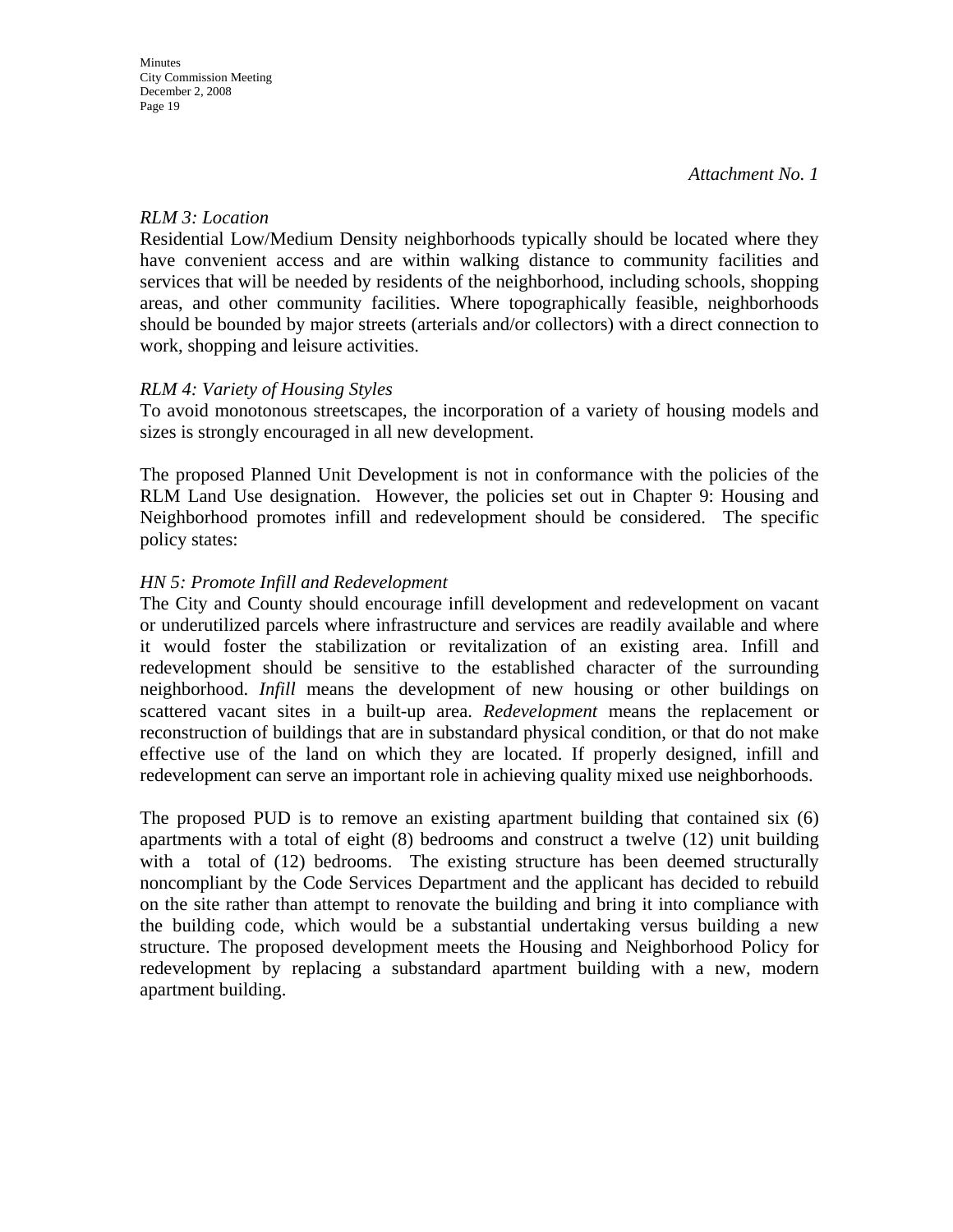**Minutes** City Commission Meeting December 2, 2008 Page 20

Although the proposed development has a net density of 28 units per acre and would be classified as the Residential High Density (RHD), density in this case is relative. The existing density is sixteen (16) dwelling units per acre with thirteen (13) bedrooms. The proposed development has a total of seventeen (17) bedrooms, or an increase of four (4) bedrooms compared to the existing conditions. The marginal increase in bedrooms should not significantly impact nearby properties or the area. The proposed development also has adequate separation from adjacent properties and a sufficient amount of parking for the proposed use, which should minimize any adverse impacts to the neighborhood from the high residential density use.

Based on these factors and considerations, the proposed PUD generally conforms to the Comprehensive Plan

#### **8. ZONING HISTORY AND LENGTH OF TIME VACANT AS ZONED:**

| October 11, 1951 | City Commission approves Final Plat of College View                       |
|------------------|---------------------------------------------------------------------------|
|                  | Addition.                                                                 |
| $1951 - 1964$    | "A", First Dwelling House District                                        |
| $1964 - 1965$    | "A-A", Single-Family Dwelling District                                    |
| $1965 - 1969$    | "A" Single- and Two-Family Dwelling District                              |
| $1969$ – Present | R, Single-Family Residential District.                                    |
| .                | $\cdots$ and $\cdots$ and $\cdots$ and $\cdots$ and $\cdots$ and $\cdots$ |

According to building permits on file, the single-story house was built in 1955.

| 2005 Tecumseh Road: |                                                     |
|---------------------|-----------------------------------------------------|
| October 11, 1951    | City Commission approves Final Plat of College View |
|                     | Addition.                                           |
| $1951 - 1952$       | "A", First Dwelling House District                  |
| $1952 - 1964$       | "B", Second-Family Dwelling District                |
| $1965 - 1969$       | "B" Multiple-Family Dwelling District               |
| $1969 -$ Present    | R, Single-Family Residential District.              |
| $2007$ – Present    | Vacant due to interior renovation attempt           |

The multiple family structure was built in 1957 according to the Riley County Register of Deeds.

No building permits could be found for the building.

#### **9. CONSISTENCY WITH INTENT AND PURPOSE OF THE ZONING ORDINANCE:**

The intent and purpose of the Zoning Regulations is to protect the public health, safety, and general welfare; regulate the use of land and buildings within zoning districts to assure compatibility; and to protect property values. The PUD Regulations are intended to provide a maximum choice of living environments by allowing a variety of housing and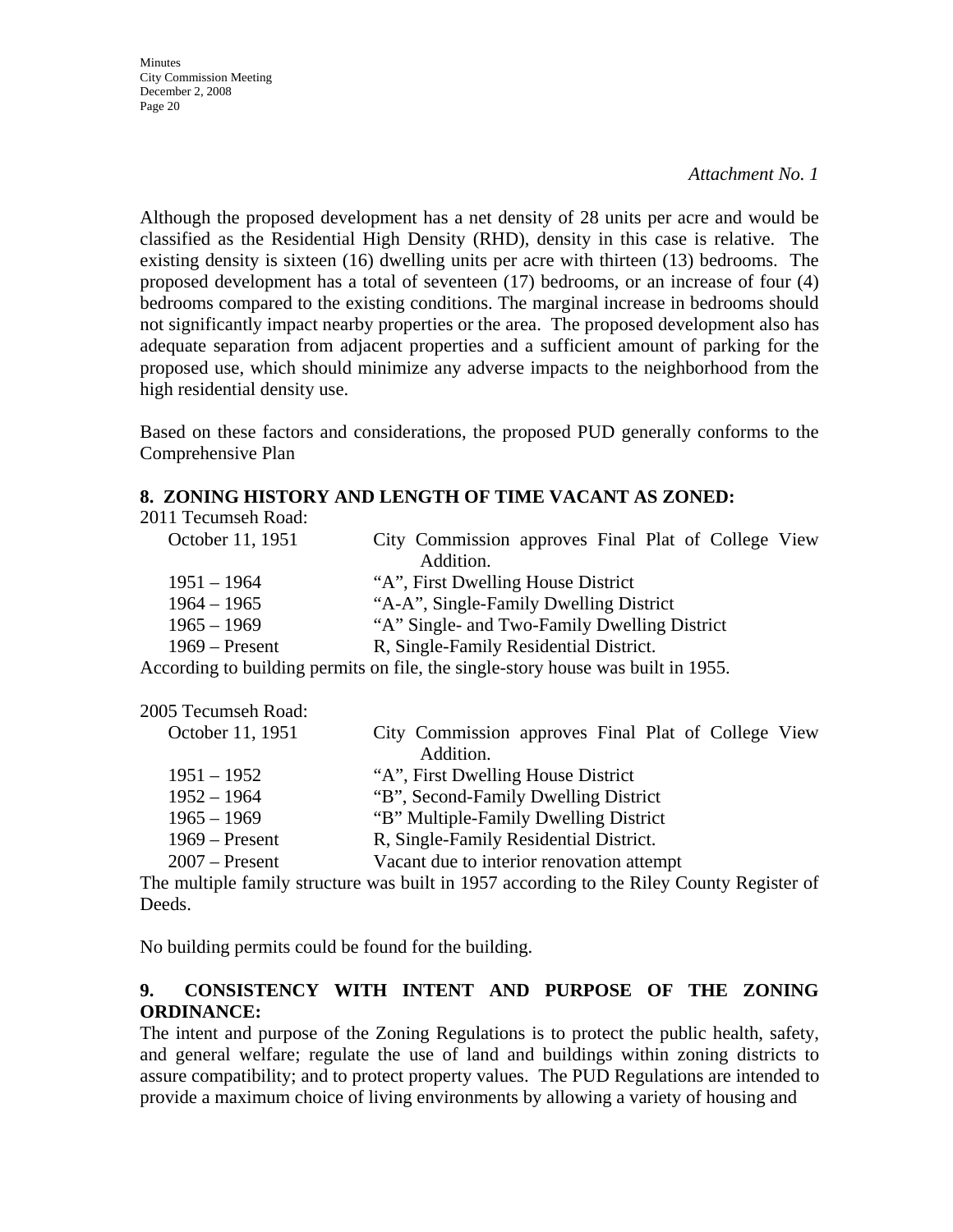*Attachment No. 1* 

building types; a more efficient land use than is generally achieved through conventional development; a development pattern that is in harmony with land use density, transportation facilities and community facilities; and a development plan which addresses specific needs and unique conditions of the site which may require changes in bulk regulations or layout. The proposed rezoning is consistent with the intent and purposes of the Zoning Regulations, and the intent of the PUD Regulations.

**RELATIVE GAIN TO THE PUBLIC HEALTH, SAFETY AND WELFARE THAT DENIAL OF THE REQUEST WOULD ACCOMPLISH, COMPARED WITH THE HARDSHIP IMPOSED UPON THE INDIVIDUAL OWNER:** As stated in the drainage analysis, the area along Tecumseh Road and Quivera Road experience ponding of stormwater after intense rainstorms in a short period of time. This is caused by conditions created above the site within the Downtown West watershed and the undersized stormwater facilities in the area. The drainage analysis and **supplemental information predicts** that stormwater run-off generated by the proposed development should not worsen the existing drainage problem in the area and is outside of the scope of the development to correct the drainage problem. **The supplemental report has offered to create a "detention area" equivalent to the amount of water generated by the site during a 100-year storm. The report also gives the option to refurbish the retaining wall along the man-made drainage channel to the south of the site to maintain its structural integrity. These two recommendations make up mitigation plan for the additional stormwater runoff created by the proposed development.**

The proposed parking for the multiple-family dwelling may cause overflow parking along Tecumseh Road and Quivera Road. The proposed parking is sufficient for the design of the building as one-bedroom units, with one tenant. Overflow parking may be caused if units are rented by couples, each with a separate car. The amount of overflow parking on the streets from the development should not be significantly increase parking congestion to a point where the public health, safety and welfare is negatively impacted. Likewise, the amount of traffic generated by the development is minimal compared to its existing uses, which should not negatively impact the public.

Approximately one (1) foot of the building is located in the thirty (30) foot vision triangle (Section 3-411(B)) created by the Tecumseh Road and Quivera Road intersection. The portion of the building that is in the restricted vision triangle is a stair and support beam of the east stair tower. The consulting engineer, Jeff Hancock, has analyzed the structure and vision triangle and concluded that it would not impose safety concerns for the travelling public.

There appears to be no relative gain to the public that denial would accomplish in comparison to the hardship to the owner.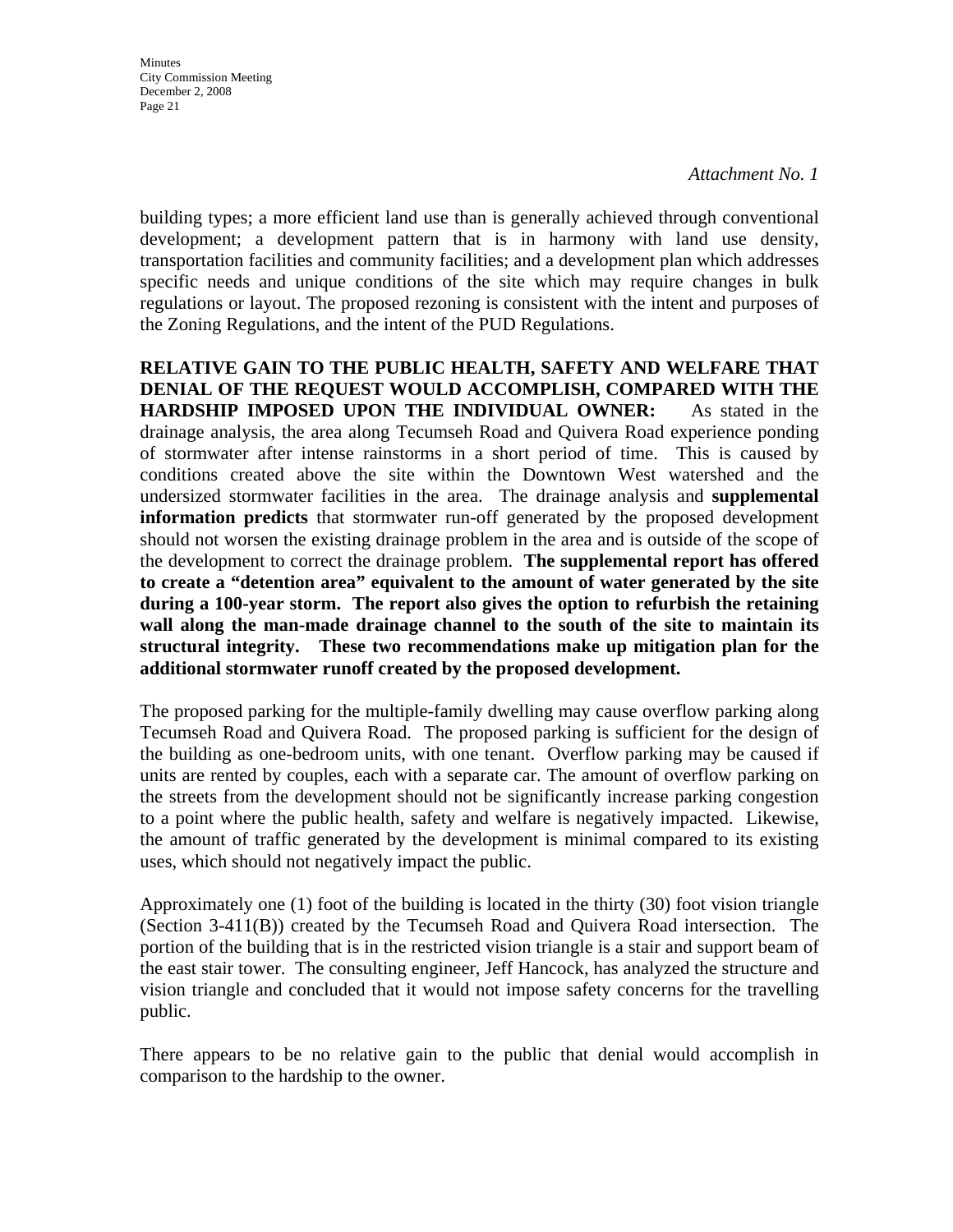**11. ADEQUACY OF PUBLIC FACILITIES AND SERVICES:** Adequate public utilities and facilities are available to serve the site. Utility releases have been provided by private companies.

**12. OTHER APPLICABLE FACTORS:** The rezoning of the Lot 34, College View Addition is associated with the proposed rezoning of the Tecumseh Lofts PUD. A replat of Lot 34, College View Addition is to be considered in conjunction with the Final Plan and Final Development Plan of the proposed Tecumseh Lofts residential PUD (Lots 67 and 68, College View Addition), at the Manhattan Urban Area Planning Board on December 15, 2008.

### **13. STAFF COMMENTS AND RECOMMENDATION:**

**A Supplemental Drainage Report, dated November 5, 2008, was submitted by Sloan, Meier, Hancock, P.A. as requested by the Planning Board. In the report, two (2) options were given as a mitigation plan of the storm water runoff estimated to be generated by the development. These options are to create an equivalent volume of displaced area for storage of storm water on the PUD site, and to refurbish the retaining wall to maintain its structural integrity.** 

**City Administration recommends that a storm water storage area be created on the PUD site to compensate for the equivalent volume of displaced area. In addition, because the PUD's drainage analysis relies on the functionality of the adjacent private man-made drainage channel, City Administration recommends that a written agreement between the applicant and the property owners of the retaining walls needs to be created, to ensure the long-term viability and maintenance of the private man-made drainage channel, until such time as it is no longer needed. The PUD should be contingent upon this agreement being developed by the applicant working with the adjacent owners and the City and the agreement needs to be enforceable by the City. It is likely that the agreement would need to be in the form of a covenant filed on the applicable properties and the channel may need to be placed in a drainage easement.** 

**A possible condition is as follows:** 

**13. The Preliminary Development Plan and rezoning shall be contingent upon a written agreement insuring the long term viability and maintenance of the private man-made drainage channel by the property owner(s) of the channel and the owner(s) of the PUD, which shall be enforceable by the City and filed on the subject properties, prior to submittal of the Final Development Plan.**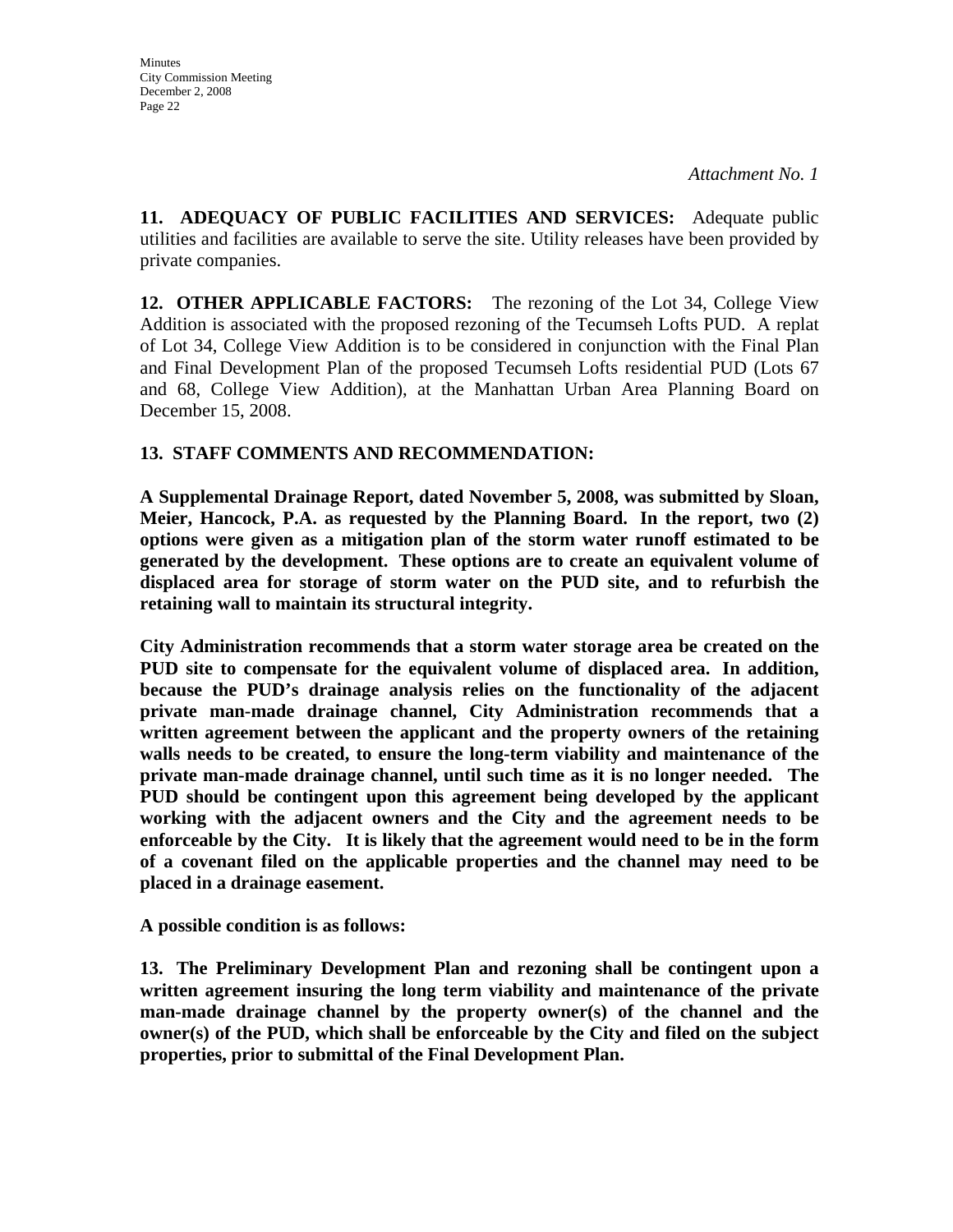City Administration recommends approval of the rezoning of proposed Tecumseh Lofts PUD, from R, Single-Family Residential District, to PUD, Residential Planned Unit Development District, with the following conditions:

- 1. Permitted uses shall include a multiple-family dwelling consisting of twelve (12), onebedroom apartment units; and an existing two-family dwelling consisting of a three (3) bedroom unit and a two (2) bedroom unit.
- 2. **A minimum of seventeen (17) off-street parking spaces shall be provided. Four (4) parking spaces on Lot 1 and thirteen (13) parking spaces on Lot (2).**
- 3. Lights shall be provided as described on the architectural drawings and shall be full cut-off design. Building lighting shall be provided as proposed and shall not cast direct light onto public or private streets or adjacent property.
- 4. Landscaping and irrigation shall be provided pursuant to a Landscaping Performance Agreement between the City and the owner, which shall be entered into prior to issuance of a building permit.
- 5. All landscaping and irrigation shall be maintained in good condition.
- 6. A six (6) foot tall cedar screening fence shall be provided along the entire length of the west side of the parking lot and shall connect to the trash enclosure.
- 7. An eight (8) foot tall cedar screening fence shall be provided along the southern property line of Lot 2 from the western end, to the southeast corner of the apartment building, and the stacked exterior air conditioner condenser units shall be lowered to not extend above the screening fence.
- 8. The existing gravel parking adjacent to the driveway and attached garage on Lot 1 shall be paved.
- 9. The wall sign proposed on the stair tower shall have a maximum gross surface area of forty (40) square feet. The wall sign located on the retaining wall shall be permitted as proposed.
- 10. Temporary banner signs shall not be permitted.
- 11. Exempt signage shall include signage described in Article VI, Section 6-104  $(A)(1),(2),(4),(5),(7)$  and  $(8)$ ; and Section 6-104  $(B)(2)$ , of the Manhattan Zoning Regulations.
- 12. **A detention area within the proposed drainage easement shall be constructed as proposed in the Supplemental Drainage Analysis, dated November 5, 2008.**

## **ALTERNATIVES:**

1. Recommend approval of the proposed rezoning of Tecumseh Lofts PUD, from R, Single-Family Residential District, to PUD, Residential Planned Unit Development District, stating the basis for such recommendation, with the conditions listed in the Staff Report.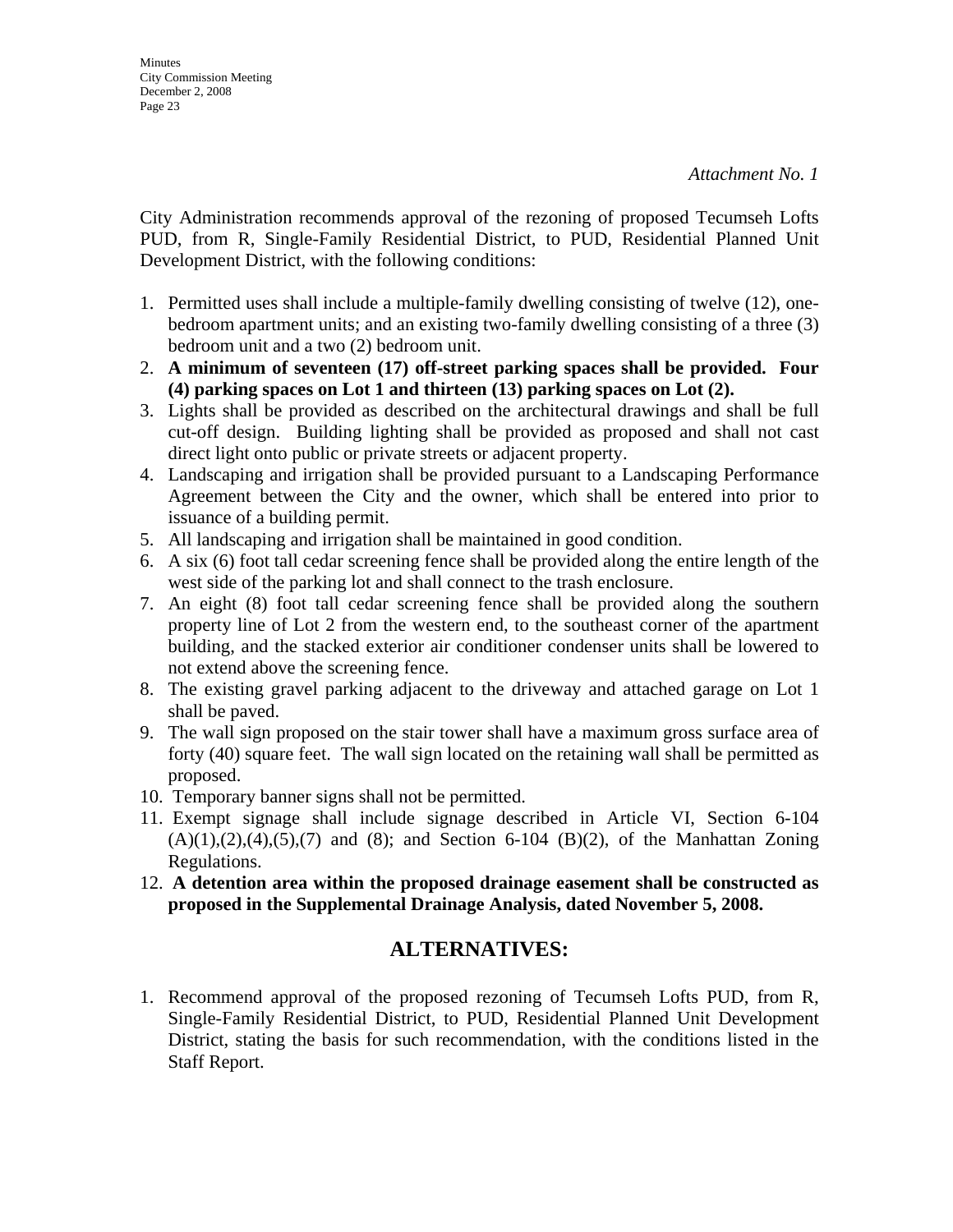- 2. Recommend approval of the proposed rezoning of Tecumseh Lofts PUD, from R, Single-Family Residential District, to PUD, Residential Planned Unit Development District, and modify the conditions, and any other portions of the proposed PUD, to meet the needs of the community as perceived by the Manhattan Urban Area Planning Board, stating the basis for such recommendation, and indicating the conditions of approval.
- 3. Recommend denial of the proposed rezoning, stating the specific reasons for denial.
- 4. Table the proposed rezoning to a specific date, for specifically stated reasons.

## **POSSIBLE MOTION:**

The Manhattan Urban Area Planning Board recommends approval of the proposed rezoning of Tecumseh Lofts PUD, from R, Single-Family Residential District, to PUD, Residential Unit Development District, based on the findings in the staff report, **with the twelve (12) conditions recommended by City Administration.** 

**PREPARED BY:** Chad Bunger, Planner **DATE:** October 28, 2008 Updated November 12, 2008

08070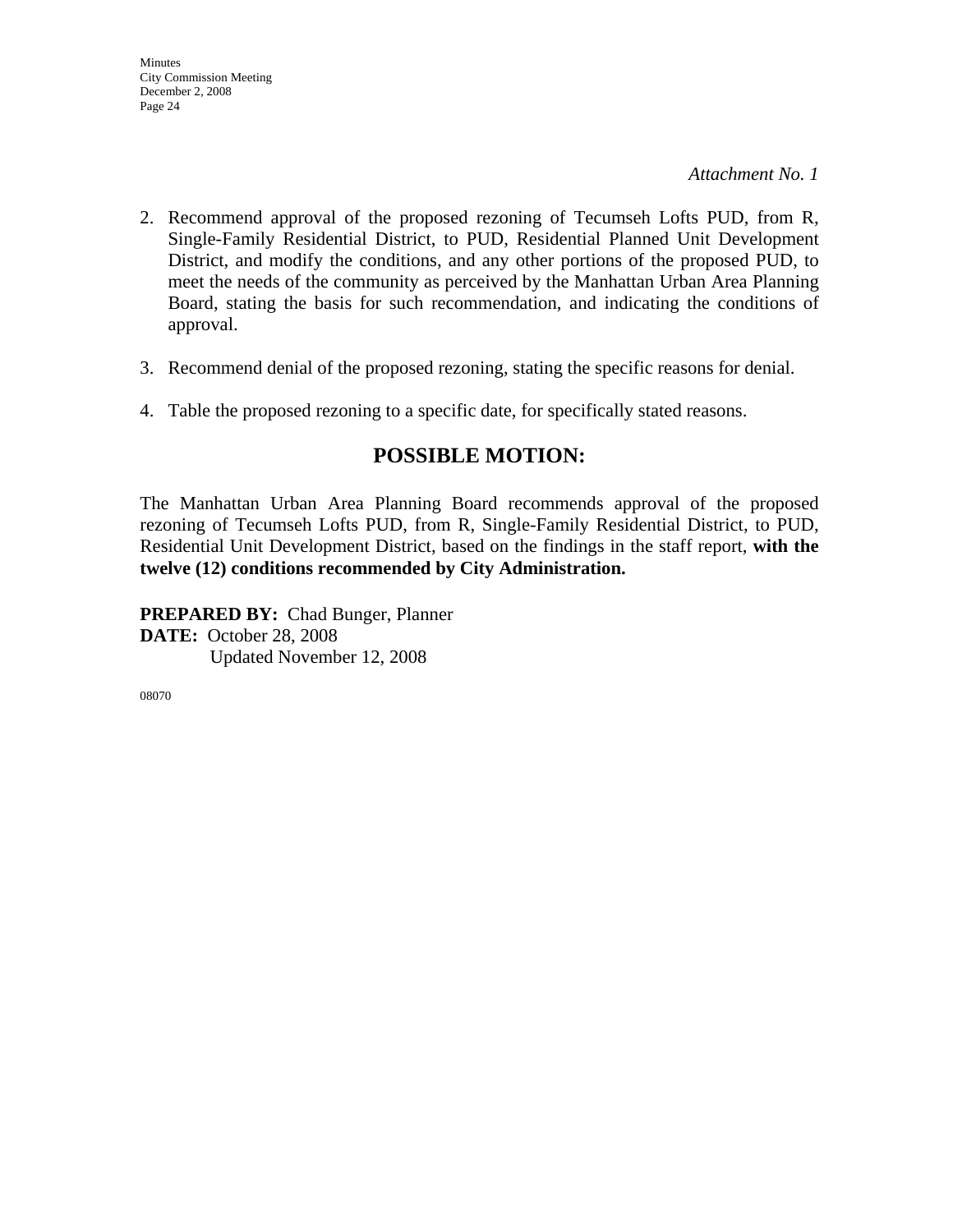#### **STAFF REPORT**

#### **ON AN APPLICATION TO REZONE PROPERTY**

**FROM:** R, Single-Family Residential District

**TO:** R-1, Single-Family Residential District

**APPLICANT:** Schwab-Eaton, P.A. – Chris Cox

**ADDRESS:** 1125 Garden Way Manhattan, KS 66502

**OWNERS:** Golda Wilson Trust c/o The Trust Company of Manhattan

**ADDRESS:** 800 Poyntz Avenue Manhattan, KS 66502

**LOCATION:** 2012 College View Road, Lot 34 College View Addition

**AREA:** Current Lot Area – 8,813 square feet (0.20 acres) Lot area to be rezoned to  $R-1 - 7.973$  square feet (0.18 acres) Area to split off and rezoned with the proposed Tecumseh Lots PUD – 832 square feet

**DATE OF PUBLIC NOTICE PUBLICATION:** October 13, 2008

**DATE OF PUBLIC HEARING: PLANNING BOARD:** November 3, 2008 Table to November 17, 2008 **CITY COMMISSION:** November 18, 2008

**EXISTING USE:** Single-family home

**PHYSICAL AND ENVIRONMENTAL CHARACTERISTICS:** Generally a flat, improved residential lot with a single-story, single-family home. The house is located near the twenty-five (25) foot front yard setback line along College View Road. The lot has a sixteen foot wide driveway that leads to the attached garage. The remainder of the lot is open lawn areas with mature trees. Twelve (12) feet of the site's rear yard has been proposed to be split off and platted with the proposed Tecumseh Lofts PUD to the immediate north of the subject site.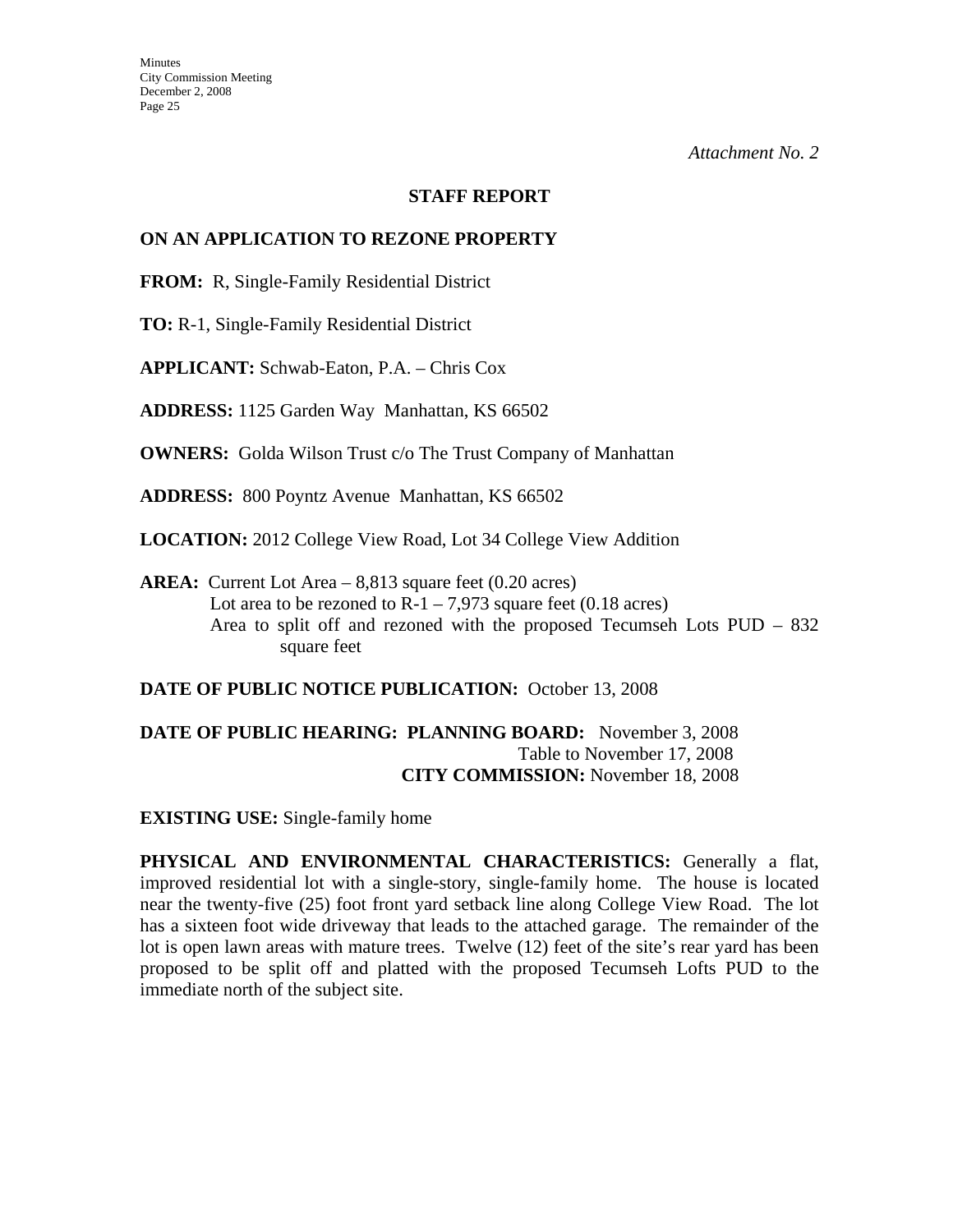#### **SURROUNDING LAND USE AND ZONING:**

- **(1) NORTH:** Two-dwelling unit house, Tecumseh Road, platted as a 60 foot right-ofway, open, grassy areas and public health and medical facilities; R, Single-Family Residential District and R-3/UO, Multiple-Family Residential District with University Overlay District.
- **(2) SOUTH:** College View Road, platted as a 60 foot right-of-way, single-family and two-family and a fraternity; R-M/UO, Four-Family Residential District with University Overlay District.
- **(3) EAST:** Single-family and multiple-family houses, Quivera Road, platted as a 60 foot right-of-way and fraternities; R, Single-Family Residential District and R-M/UO, Four-Family Residential District with University Overlay District.
- **(4) WEST:** Single-family homes; R, Single-Family Residential District

**GENERAL NEIGHBORHOOD CHARACTER:** To the east, south and west, the neighborhood is a mix of single-family, two-family, multiple-family residential uses and fraternities. The residential uses are a combination of owner-occupied homes further to the west of the site and rental units closer to Kansas State University. Three fraternities are also in the immediate area. To the north is the Riley County Health Department and Mercy Regional Hospital on Sunset and Kansas State University LaFene Health Center. These sites consist of large medical office buildings, parking lots and open, grassy areas with mature trees.

**SUITABILITY OF SITE FOR USES UNDER CURRENT ZONING:** The R District requires 10,000 square feet of lot area, 75 feet of lot width and 100 feet of lot depth. The current configuration of the lot has approximately 8,814 square feet of lot area, approximately 69 feet of lot width and 127 feet of lot depth. The applicant has proposed to split off twelve (12) feet of the north portion of the lot to be rezoned and replatted with the proposed Tecumseh Lofts PUD to the immediate north. The reconfigured lot will have an area of approximately 7,973 square feet and a lot depth of approximately 115 feet. The existing use of the site as a single-family home complies with the permitted uses of the R District, but the site lacks sufficient lot area and width to meet the zoning district's requirements. The proposed reconfigured lot to be created through the platting process will meet the proposed R-1 District requirements.

The existing house has a covered front porch that encroaches approximately three (3) feet into the minimum twenty-five (25) foot front yard setback. The applicant has submitted an application to the Board of Zoning Appeal for the December 10, 2008 meeting for an Exception to correct the existing condition to obtain clear title for the property to ensure a marketable title.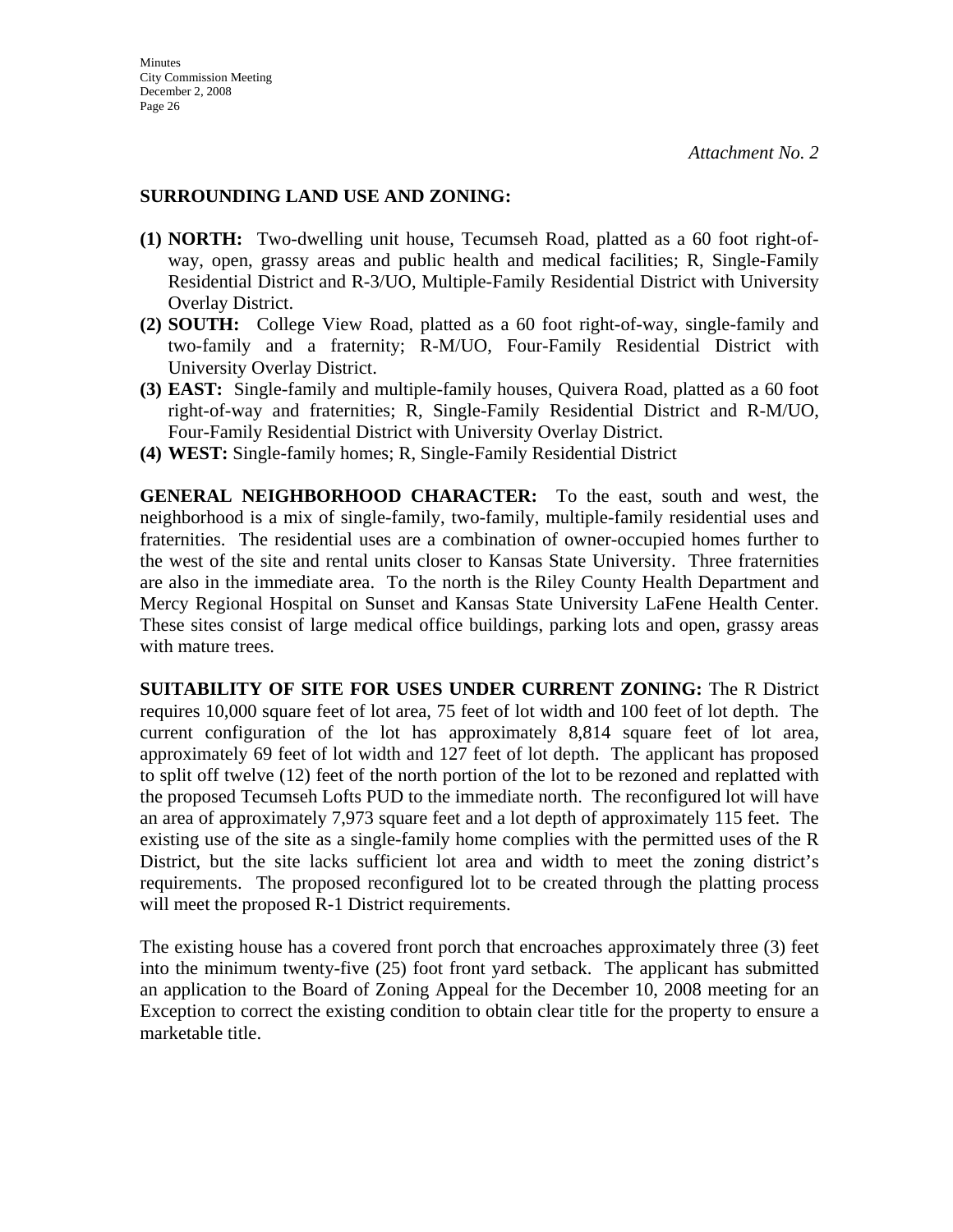*Attachment No. 2* 

**COMPATIBILITY OF PROPOSED DISTRICT WITH NEARBY PROPERTIES AND EXTENT TO WHICH IT MAY HAVE DETRIMENTAL AFFECTS:** The proposed rezoning should not directly impact the nearby properties. No increase in light, noise or traffic to the area is anticipated from the proposed rezoning of the site from R, Single-Family Residential District to R-1, Single-Family Residential District. To the east and west of the site are properties that are zoned R District and primarily contain singlefamily homes that are owner occupied or rental units. To the immediate south of the site and on the east side of Quivera Road are properties that are zoned R-M/UO, Four-Family Residential District/with University Overlay District. The properties within the R-M/UO Districts consist of fraternities associated with Kansas State University and single-family homes. To the north of the site, across Tecumseh Road, are properties zoned R-3/UO, Multiple-Family Residential District/with University Overlay District, that contain medical office buildings.

The proposed R-1 District's list of permitted and conditional uses is similar to that of the R District, which includes single-family detached dwellings. The main differences between the residential lots are the lot size requirements. The R-1 District requires a minimum lot area of 6,500 square feet and a minimum lot width of 50 feet, compared to the R District's minimum lot area 10,000 square feet and lot width of 75 feet. The proposed rezoning will bring the site into compliance with the current Zoning Regulations and allow for the northern twelve (12) feet to be split off and be platted with the proposed Tecumseh Lofts Planned Unit Development.

**CONFORMANCE WITH COMPREHENSIVE PLAN:** The rezoning site is shown on the Southwest Planning Area Future Land Use Map of the Comprehensive Plan as RLM, Residential Low/Medium Density.

Policies of the RLM designation include:

#### RESIDENTIAL LOW/MEDIUM DENSITY (RLM)

#### *RLM 1: Characteristics*

The Residential Low/Medium Density designation incorporates a range of single-family, single-family attached, duplex, and town homes, and in appropriate cases include complementary neighborhood-scale supporting land uses, such as retail, service commercial, and office uses in a planned neighborhood setting, provided they conform with the policies on Neighborhood Commercial Centers. Small-scale multiple-family buildings and condominiums may be permissible as part of a planned unit development, or special mixed-use district, provided open space requirements are adequate to stay within desired densities.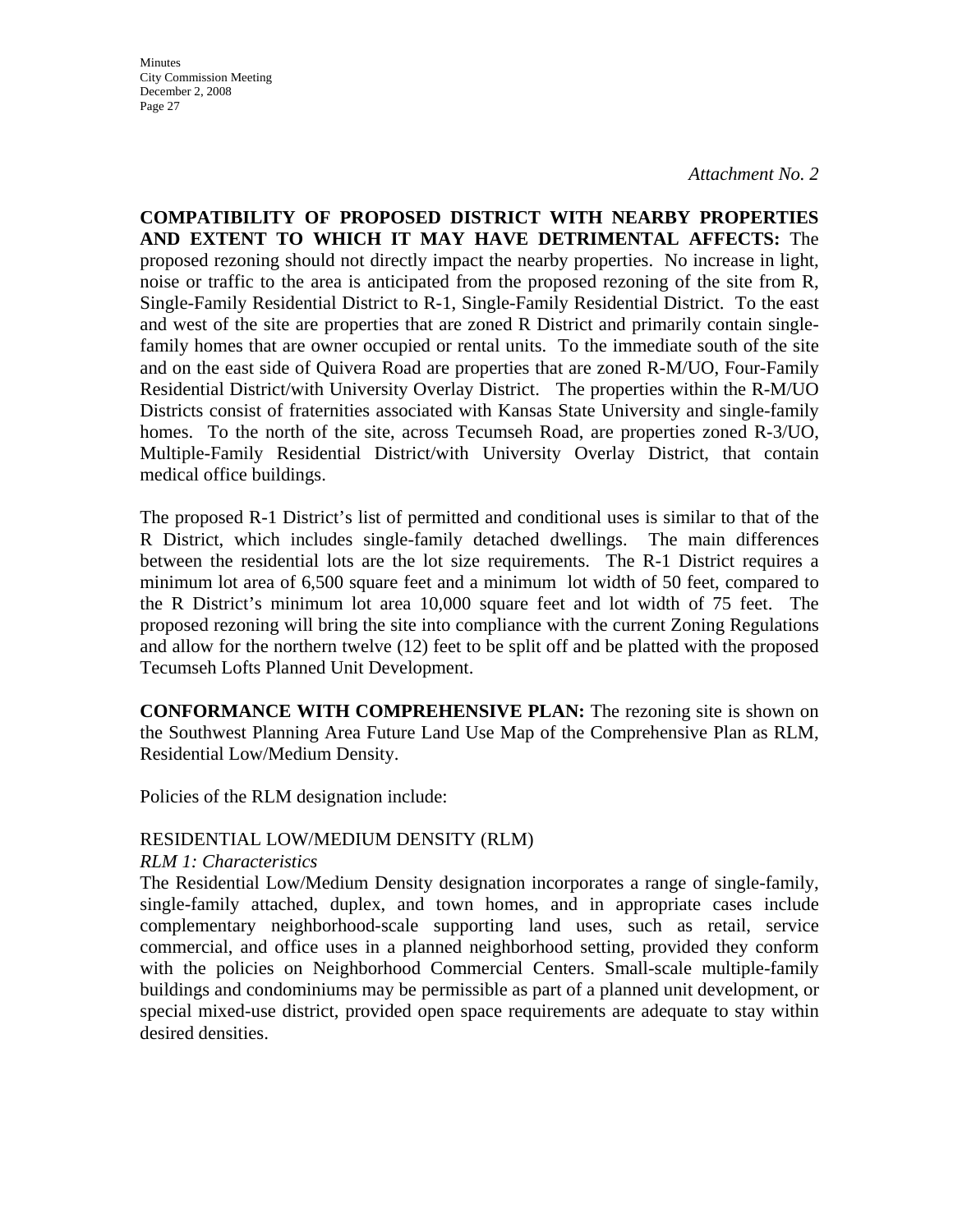#### *RLM 2: Appropriate Density Range*

Densities in the Residential Low/Medium designation range between less than one dwelling unit/acre up to 11 dwelling units per net acre.

### *RLM 3: Location*

Residential Low/Medium Density neighborhoods typically should be located where they have convenient access and are within walking distance to community facilities and services that will be needed by residents of the neighborhood, including schools, shopping areas, and other community facilities. Where topographically feasible, neighborhoods should be bounded by major streets (arterials and/or collectors) with a direct connection to work, shopping and leisure activities.

### *RLM 4: Variety of Housing Styles*

To avoid monotonous streetscapes, the incorporation of a variety of housing models and sizes is strongly encouraged in all new development.

The proposed rezoning of the site to R-1 District conforms to the Comprehensive Plan.

### **ZONING HISTORY AND LENGTH OF TIME VACANT AS ZONED:**

| October 11, 1951 | City Commission approves Final Plat of College View                 |
|------------------|---------------------------------------------------------------------|
|                  | Addition.                                                           |
| $1951 - 1964$    | "A", First Dwelling House District                                  |
| $1964 - 1965$    | "A-A", Single-Family Dwelling District                              |
| $1965 - 1969$    | "A" Single- and Two-Family Dwelling District                        |
| $1969$ – Present | R, Single-Family Residential District.                              |
|                  | According to building permits on file, the house was built in 1954. |

### **CONSISTENCY WITH INTENT AND PURPOSE OF THE ZONING ORDINANCE:**

The intent and purpose of the Zoning Regulations is to protect the public health, safety, and general welfare; regulate the use of land and buildings within zoning districts to assure compatibility; and to protect property values.

The R-1, Single-Family Residential District is designed to provide a dwelling zone at a density no greater than one dwelling unit per 6,500 square feet. The proposed rezoning of the site is consistent with the intent of the Zoning Ordinance.

Section 15-103(B) states that "No application for amendment to change the zoning classification of any lot, parcel or tract of land shall be accepted unless such lot, parcel or tract has 100 feet of frontage on a public street, or has 10,000 square feet of area, or abuts a lot, parcel or tract of land that has the same zoning classification as that which is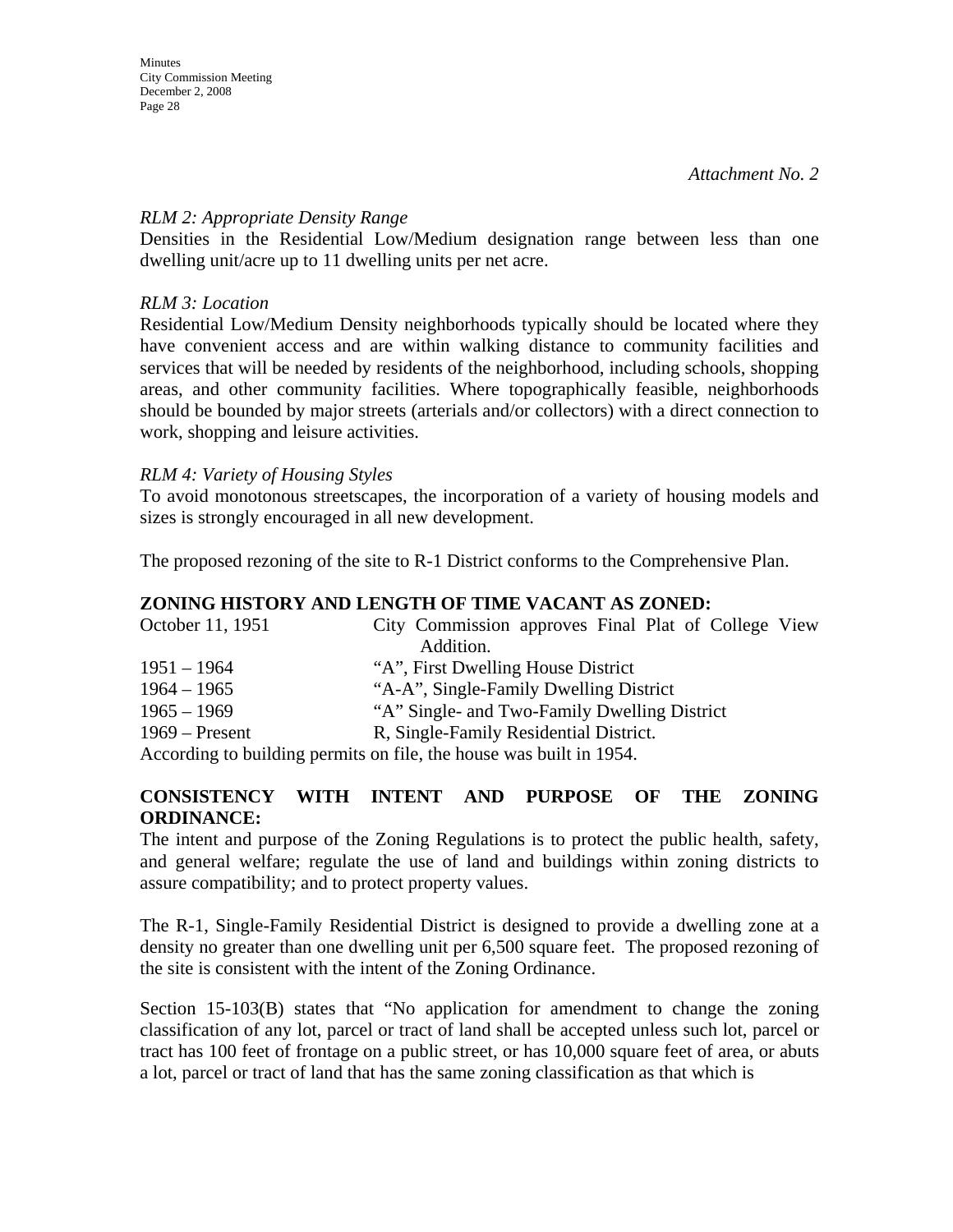#### *Attachment No. 2*

proposed for the property which is the subject of the proposed amendment." The reason for the request to rezone is the result of a surveying error and an attempt to correct the error between the applicant and the developer of the Tecumseh Lofts PUD. The agreement includes splitting off the northern twelve (12) feet of the site and platting it to the proposed PUD on the adjacent property. Although the proposed rezoning request does not meet the requirements of Section 15-103(B), the Planning Board should consider the fact that the site is a nonconforming lot created by the City's actions in 1969. It should also be taken into consideration that the proposed use of the site will remain as a singlefamily dwelling, similar to residential lots in the area, which is the intent of both the R District and R-1 District.

The R, Single-Family Residential District requires a minimum lot area of 10,000 square feet and minimum lot width of 75 feet. The site and surrounding sites to the west are all approximately 8,700 square feet in area and have approximately 69 feet of lot width. When the area was rezoned from "A" Single- and Two-Family Dwelling District, to R, Single-Family Residential District, in 1969 with the Zoning Regulation update, these lots were inadvertently rezoned into a nonconforming condition.

**RELATIVE GAIN TO THE PUBLIC HEALTH, SAFETY AND WELFARE THAT DENIAL OF THE REQUEST WOULD ACCOMPLISH, COMPARED WITH THE HARDSHIP IMPOSED UPON THE APPLICANT:** There appears to be no relative gain to the public that denial would accomplish compared to the hardship to the applicant.

**ADEQUACY OF PUBLIC FACILITIES AND SERVICES:** Adequate public facilities and services are available to serve the site. The site gains access from College View Road, a local residential street. This street is adequate to handle the existing traffic generated by the single-family home as well as the traffic from the moderate residential density in the surrounding area.

**OTHER APPLICABLE FACTORS:** The rezoning of the site is associated with a proposed rezoning of the Tecumseh Lofts PUD. A replat of Lot 34, College View Addition and Lots 67 and 68, College View Addition, associated with the proposed Tecumseh Lofts residential PUD will be considered by the Manhattan Urban Area Planning Board on December 15, 2008 as a concurrent action with the Final Plat and Final Development Plan of the PUD.

### **STAFF COMMENTS:**

City Administration recommends approval of the proposed rezoning of Lot 34, College View Addition, less the north twelve (12) feet, from R, Single-Family Residential District, to R-1, Single-Family Residential District.